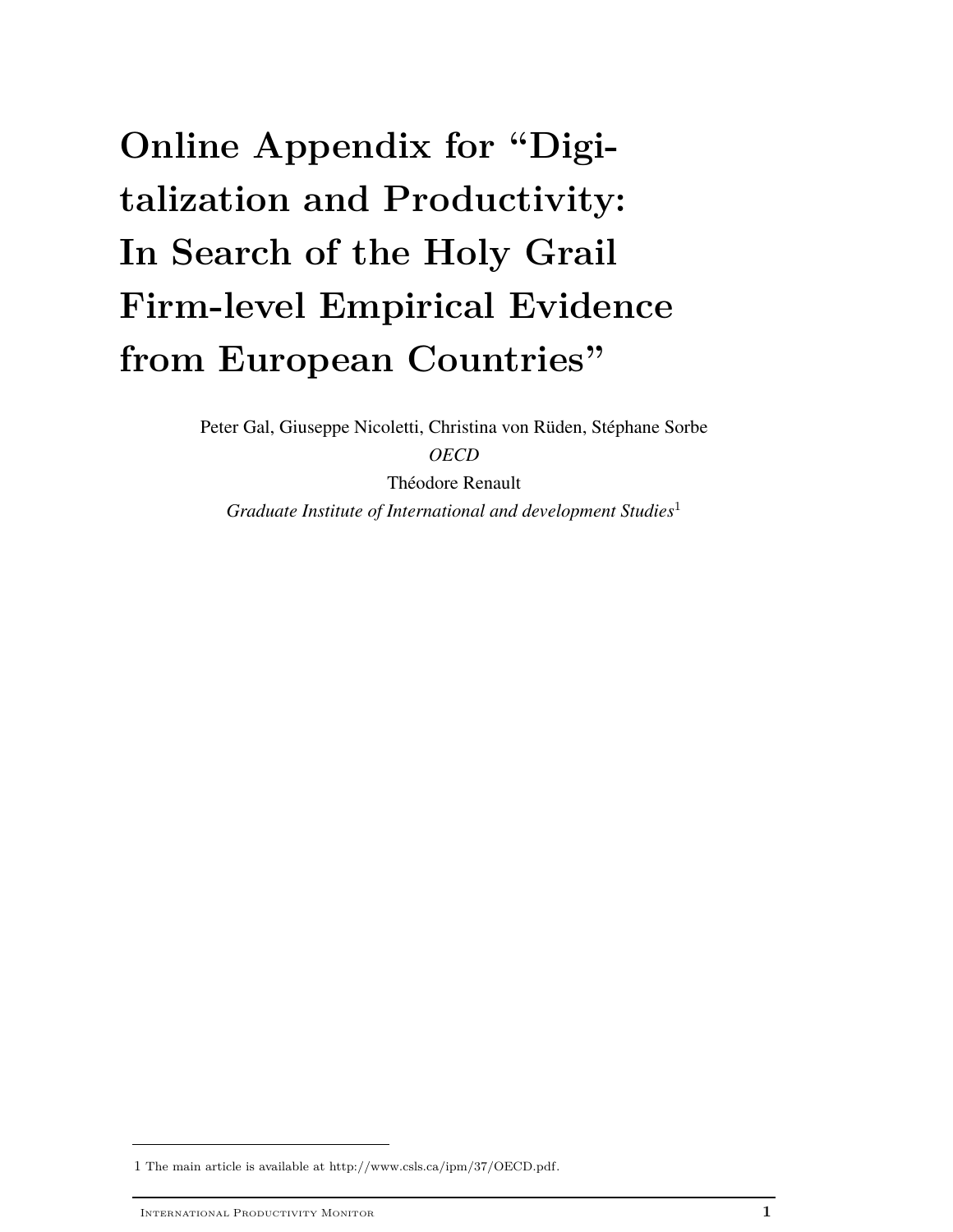## **Appendix A. Description of the data and variables used**

**Description Coverage Dimension used in analysis Source Link Digital Technologies** High-speed Broadband Maximum contracted download speed of the fastest internet connection is at least 30 Mb/s (e\_ispdf\_ge30) 2014- 2016 Sector, Country Eurostat - Digital economy and society statistics - households and individuals [http://ec.europa.](http://ec.europa.eu/eurostat/web/digital-economy-and-society/data/comprehensive-database) [eu/eurostat/web/](http://ec.europa.eu/eurostat/web/digital-economy-and-society/data/comprehensive-database) [digital-economy-and-society/](http://ec.europa.eu/eurostat/web/digital-economy-and-society/data/comprehensive-database) [data/comprehensive-database](http://ec.europa.eu/eurostat/web/digital-economy-and-society/data/comprehensive-database) CC Buy cloud computing services used over the internet (E\_CC) 2014- 2016 Sector, Country Eurostat - Digital economy and society statistics - households and individuals [http://ec.europa.](http://ec.europa.eu/eurostat/web/digital-economy-and-society/data/comprehensive-database) [eu/eurostat/web/](http://ec.europa.eu/eurostat/web/digital-economy-and-society/data/comprehensive-database) [digital-economy-and-society/](http://ec.europa.eu/eurostat/web/digital-economy-and-society/data/comprehensive-database) [data/comprehensive-database](http://ec.europa.eu/eurostat/web/digital-economy-and-society/data/comprehensive-database) ERP Enterprises who have ERP software package to share information between different functional areas (E\_ERP1) 2010; 2012-15 Sector, Country, (Time) Eurostat - Digital economy and society<br>statistics - households - households and individuals [http://ec.europa.](http://ec.europa.eu/eurostat/web/digital-economy-and-society/data/comprehensive-database) [eu/eurostat/web/](http://ec.europa.eu/eurostat/web/digital-economy-and-society/data/comprehensive-database) [digital-economy-and-society/](http://ec.europa.eu/eurostat/web/digital-economy-and-society/data/comprehensive-database) [data/comprehensive-database](http://ec.europa.eu/eurostat/web/digital-economy-and-society/data/comprehensive-database) CRM Enterprises using software solutions like Customer Relationship Management (CRM) 2010; 2014- 2015 Sector, Country Eurostat - Digital economy and society statistics - households and individuals [http://ec.europa.](http://ec.europa.eu/eurostat/web/digital-economy-and-society/data/comprehensive-database) [eu/eurostat/web/](http://ec.europa.eu/eurostat/web/digital-economy-and-society/data/comprehensive-database) [digital-economy-and-society/](http://ec.europa.eu/eurostat/web/digital-economy-and-society/data/comprehensive-database) [data/comprehensive-database](http://ec.europa.eu/eurostat/web/digital-economy-and-society/data/comprehensive-database) CC complex Buy high CC services (accounting software applications, CRM software, computing power)(E\_CC\_HI) 2014- 2016 Sector, Country Eurostat - Digital economy and society statistics - households and individuals [http://ec.europa.](http://ec.europa.eu/eurostat/web/digital-economy-and-society/data/comprehensive-database) [eu/eurostat/web/](http://ec.europa.eu/eurostat/web/digital-economy-and-society/data/comprehensive-database) [digital-economy-and-society/](http://ec.europa.eu/eurostat/web/digital-economy-and-society/data/comprehensive-database) [data/comprehensive-database](http://ec.europa.eu/eurostat/web/digital-economy-and-society/data/comprehensive-database) SCM Automatic linking of enterprises to their suppliers and/or customers application 2010-15 Sector, Country, Time Eurostat - Digital<br>economy and society economy and society<br>statistics - house statistics - house-holds and individuals [http://ec.europa.](http://ec.europa.eu/eurostat/web/digital-economy-and-society/data/comprehensive-database) [eu/eurostat/web/](http://ec.europa.eu/eurostat/web/digital-economy-and-society/data/comprehensive-database) [digital-economy-and-so](http://ec.europa.eu/eurostat/web/digital-economy-and-society/data/comprehensive-database)ciety/ [data/](http://ec.europa.eu/eurostat/web/digital-economy-and-society/data/comprehensive-database) [comprehensive-database](http://ec.europa.eu/eurostat/web/digital-economy-and-society/data/comprehensive-database) **Firm-level variables** Frontier growth Average growth of the top 5 percent firms in each sectoryear cell 2009- 2015 Sector, Time ORBIS, based on Bureau van Dijk (BvD) N.A. Gap to frontier Firms' lagged distance to the frontier 2009- 2015 Firm, Sector, Country, Time ORBIS, based on Bureau van Dijk (BvD) N.A. Age Firms' age 2009- 2015 Firm, Sector, Country, Time ORBIS, based on Bureau van Dijk (BvD) N.A. Employees Firms' number of employees (log) 2009- 2015 Firm, Sector, Country, Time ORBIS, based on Bureau van Dijk (BvD) N.A. Intangibles Stock of intangible capital (log) 2009- 2015 Firm, Sector, Country, Time ORBIS, based on Bureau van Dijk (BvD) N.A. Capex Capital expenditures (log) 2009- 2015 Firm, Sector, Country, Time ORBIS, based on Bureau van Dijk (BvD) N.A. **Other** Routine tasks Routine content intensity (US) 2010-15 Sector Marcolin et al. (2016), based on the OECD Programme for the International Assessment of Adult Competencies (PIAAC) and European Labour Force Survey (1995-2015). Knowledge Intensity Share of labour compensation of personnel with tertiary education (US) 1995- 2000 Sector **OECD** (2013) [http://dx.doi.org/10.1787/](http://dx.doi.org/10.1787/9789264193307-en) [9789264193307-en](http://dx.doi.org/10.1787/9789264193307-en) Occupational shortages General skill shortage 2011-15 Sector, Country OECD, 2018 [http://dx.doi.org/10.1787/](http://dx.doi.org/10.1787/9789264277878-en) [9789264277878-en.](http://dx.doi.org/10.1787/9789264277878-en) Resource management skills Ability to allocate resources efficiently 2011-15 Sector, Country OECD, 2018 [http://dx.doi.org/10.1787/](http://dx.doi.org/10.1787/9789264277878-en) [9789264277878-en.](http://dx.doi.org/10.1787/9789264277878-en) Management of personnel resources Ability of managers to motivate, develop and direct people as they work, and identify the best people for each job 2011-15 Sector, Country OECD, 2018 [http://dx.doi.org/10.1787/](http://dx.doi.org/10.1787/9789264277878-en) [9789264277878-en.](http://dx.doi.org/10.1787/9789264277878-en) Computer and electronics Knowledge of circuit boards, processors, chips, electronic equipment, computer hardware and software, including 2011-15 Sector, Country OECD, 2018 [http://dx.doi.org/10.1787/](http://dx.doi.org/10.1787/9789264277878-en) [9789264277878-en.](http://dx.doi.org/10.1787/9789264277878-en)

> 2011-15 Sector, Country

**Table A1: Description of variables and sources**

OECD, 2018 [http://dx.doi.org/10.1787/](http://dx.doi.org/10.1787/9789264277878-en)

[9789264277878-en.](http://dx.doi.org/10.1787/9789264277878-en)

Technical skills Worker's capacity to design, set-up, operate and correct

logical systems

application and programming

malfunctions, involving application of machines or techno-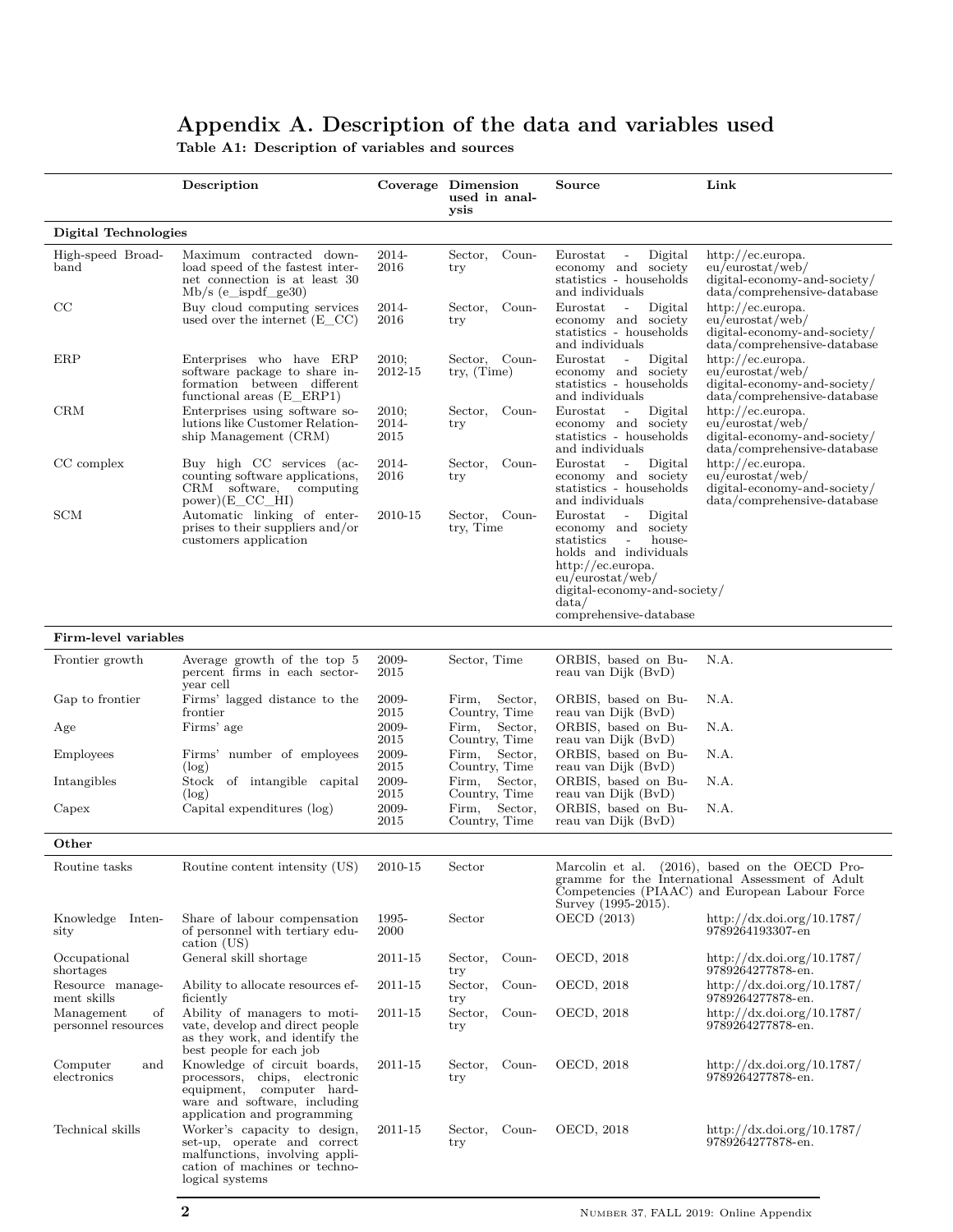**Table A2: Country coverage**

| Austria  | Belgium | Denmark     | Estonia | Finland        |
|----------|---------|-------------|---------|----------------|
| France   | Germany | Greece      | Hungary | Ireland        |
| Italy    | Latvia  | Netherlands | Poland  | Portugal       |
| Slovenia | Spain   | Sweden      | Turkey  | United Kingdom |

**Table A3: Average adoption rates by sector (2010-2016)**

| NACE<br>Rev 2 | Description                                                                                                                                                                               | ERP      | <b>CRM</b> | CC       | $CC$ (complex) |
|---------------|-------------------------------------------------------------------------------------------------------------------------------------------------------------------------------------------|----------|------------|----------|----------------|
| $10 - 12$     | Manufacture of beverages, food and to-<br>bacco products                                                                                                                                  | 0.271245 | 0.188223   | 0.179248 | 0.099456       |
| $13 - 15$     | Manufacture of textiles, wearing apparel,<br>leather and related products                                                                                                                 | 0.308204 | 0.212234   | 0.181328 | 0.084579       |
| $16 - 18$     | Manufacture of wood & products of wood<br>$\&$ cork, except furniture; articles of straw $\&$<br>plaiting materials; paper & paper products;<br>printing & reproduction of recorded media | 0.291412 | 0.26719    | 0.188538 | 0.090067       |
| 19-23         | Manufacture of coke, refined petroleum,<br>chemical & basic pharmaceutical products,<br>rubber & plastics, other non-metallic min-<br>eral products                                       | 0.42955  | 0.326845   | 0.227648 | 0.112065       |
| 24-25         | Manufacture of basic metals & fabri-<br>cated metal products excluding machines<br>$&$ equipments                                                                                         | 0.333373 | 0.248728   | 0.178942 | 0.080149       |
| 26            | Manufacture of computer, electronic and<br>optical products                                                                                                                               | 0.556172 | 0.447013   | 0.278731 | 0.147594       |
| 27-28         | Manufacture of electrical equipment, ma-<br>chinery and equipment n.e.c.                                                                                                                  | 0.455789 | 0.352506   | 0.187869 | 0.086747       |
| 29-30         | Manufacture of motor vehicles, trailers and<br>semi-trailers, other transport equipment                                                                                                   | 0.501986 | 0.276797   | 0.212032 | 0.095408       |
| 31-33         | Manufacture of furniture and other manu-<br>facturing; repair and installation of machin-<br>ery and equipment                                                                            | 0.272652 | 0.228846   | 0.191396 | 0.094772       |
| $35 - 39$     | Electricity, gas, steam, air conditioning and<br>water supply                                                                                                                             | 0.341647 | 0.32225    | 0.259049 | 0.133773       |
| 41 43         | Construction                                                                                                                                                                              | 0.156103 | 0.144789   | 0.199024 | 0.112612       |
| 45            | Trade of motor vehicles and motorcycles                                                                                                                                                   | 0.301579 | 0.427382   | 0.182405 | 0.115079       |
| 46            | Wholesale trade, except of motor vehicles<br>and motorcycles                                                                                                                              | 0.402495 | 0.393588   | 0.235896 | 0.130059       |
| 47            | Retail trade, except of motor vehicles and<br>motorcycles                                                                                                                                 | 0.22922  | 0.238353   | 0.177975 | 0.103962       |
| 49 53         | Transportation and storage                                                                                                                                                                | 0.198024 | 0.203841   | 0.195679 | 0.103173       |
| 55 56         | Accommodation and Food and beverage<br>service activities                                                                                                                                 | 0.111989 | 0.16216    | 0.165641 | 0.104095       |
| 58-60         | Publishing activities; motion picture, video<br>& television programme production, sound<br>recording & music publishing; program-<br>ming & broadcasting                                 | 0.330037 | 0.42285    | 0.385612 | 0.247627       |
| 61            | Telecommunications                                                                                                                                                                        | 0.480137 | 0.659599   | 0.389523 | 0.254364       |
| 62-63         | Computer programming, consultancy and<br>related activities, information service activ-<br>ities                                                                                          | 0.445565 | 0.605442   | 0.555143 | 0.402173       |
| 68            | Real estate activities                                                                                                                                                                    | 0.225138 | 0.284749   | 0.256101 | 0.153134       |
| 69-74         | Professional, scientific and technical activi-<br>ties                                                                                                                                    | 0.256945 | 0.333358   | 0.337497 | 0.203696       |
| 77-82         | Administrative and support service activi-<br>ties                                                                                                                                        | 0.199038 | 0.279514   | 0.250756 | 0.161046       |

This table reports average adoption rates across industries for a set of 20 countries over the time period 2010-<br>2016 (depending on data availability).<br>Source: based on Eurostat, Digital Economy and Society (database), ht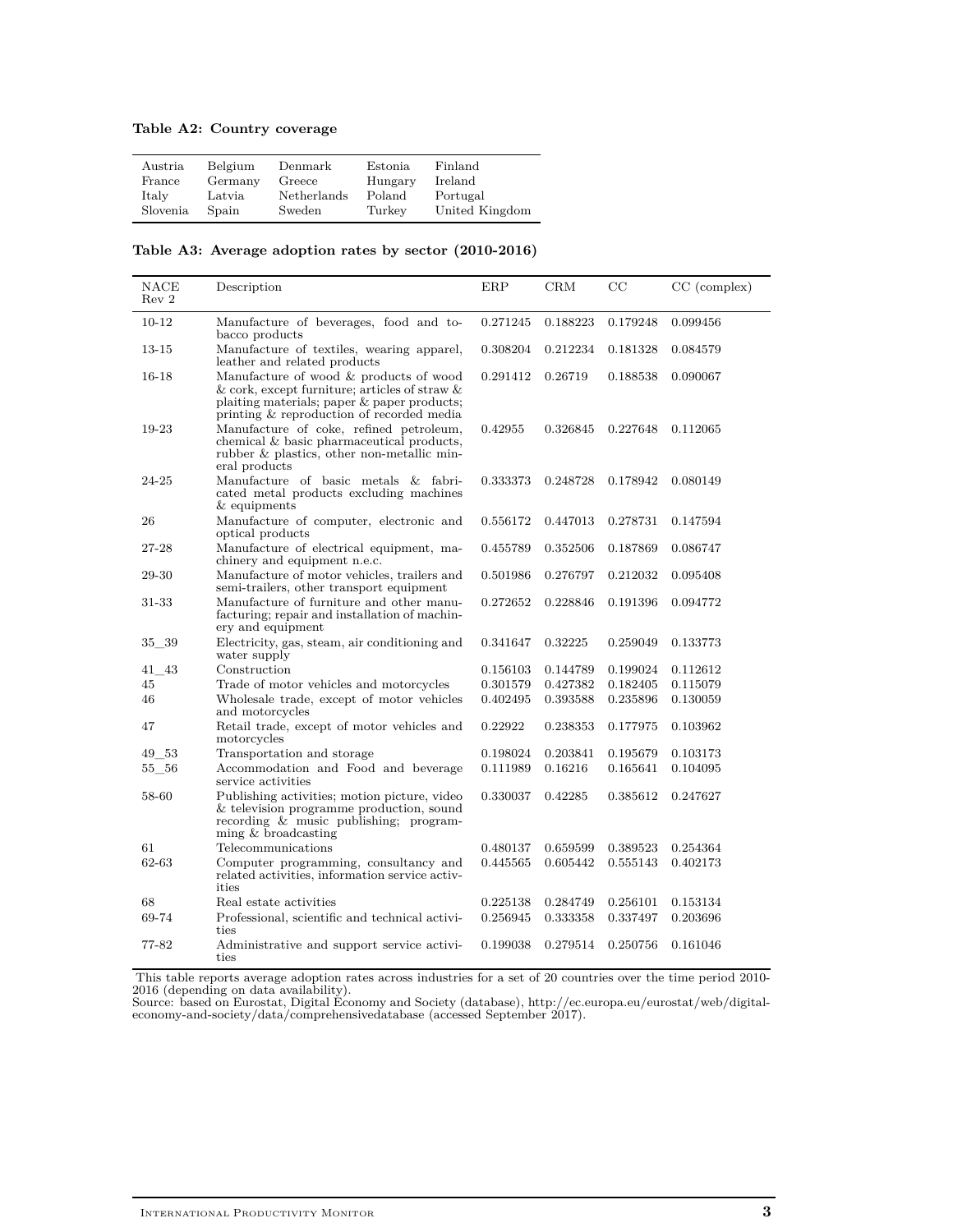### **Table A4: Correlations across digital technologies**

|                                  | High-<br>speed<br>broad-<br>band | Enterprise<br>Resource<br>Planning | Customer<br>Relationship<br>Management | Cloud<br>Comput-<br>ing | Cloud<br>Computing<br>(complex) |
|----------------------------------|----------------------------------|------------------------------------|----------------------------------------|-------------------------|---------------------------------|
| High-speed broadband             |                                  |                                    |                                        |                         |                                 |
| Enterprise Resource Planning     | $0.152***$                       |                                    |                                        |                         |                                 |
| Customer Relationship Management | $0.3252***$                      | $0.5318***$                        |                                        |                         |                                 |
| Cloud Computing                  | $0.2312***$                      | $0.0744***$                        | $0.4108***$                            |                         |                                 |
| Cloud Computing (complex)        | $0.1331***$                      | $0.0791***$                        | $0.4582***$                            | $0.762***$              |                                 |

Note: \*\*\*, \*\* and \* represent p<0.01, p<0.05 and p<0.1 respectively. Estimates are purged of country and industry fixed effects.

## **Table A5: Principal Component Analysis**

| Component                                                                                                                                                                    | Eigenvalue | Difference | Proportion                  | Cumulative |        |        |  |
|------------------------------------------------------------------------------------------------------------------------------------------------------------------------------|------------|------------|-----------------------------|------------|--------|--------|--|
| Compl                                                                                                                                                                        | 3.05223    | 1.93051    | 0.6104                      | 0.6104     |        |        |  |
| Comp2                                                                                                                                                                        | 1.12172    | 0.547131   | 0.2243                      | 0.8348     |        |        |  |
| Comp3                                                                                                                                                                        | 0.574586   | 0.375566   | 0.1149                      | 0.9497     |        |        |  |
| Comp4                                                                                                                                                                        | 0.19902    | 0.146568   | 0.0398                      | 0.9895     |        |        |  |
| Comp5                                                                                                                                                                        | 0.0524514  |            | 0.0105                      |            |        |        |  |
|                                                                                                                                                                              |            |            | <b>Panel B:</b> Eigenvector |            |        |        |  |
| Cloud<br>High-speed<br>Customer Rela-<br>Cloud<br>Enterprise<br>broadband<br>Resource<br>tionship<br>Man-<br>Computing<br>Comput-<br>(complex)<br>Planning<br>agement<br>ing |            |            |                             |            |        |        |  |
| 1st principal component                                                                                                                                                      |            | 0.4207     | 0.3088                      | 0.4816     | 0.4917 | 0.5039 |  |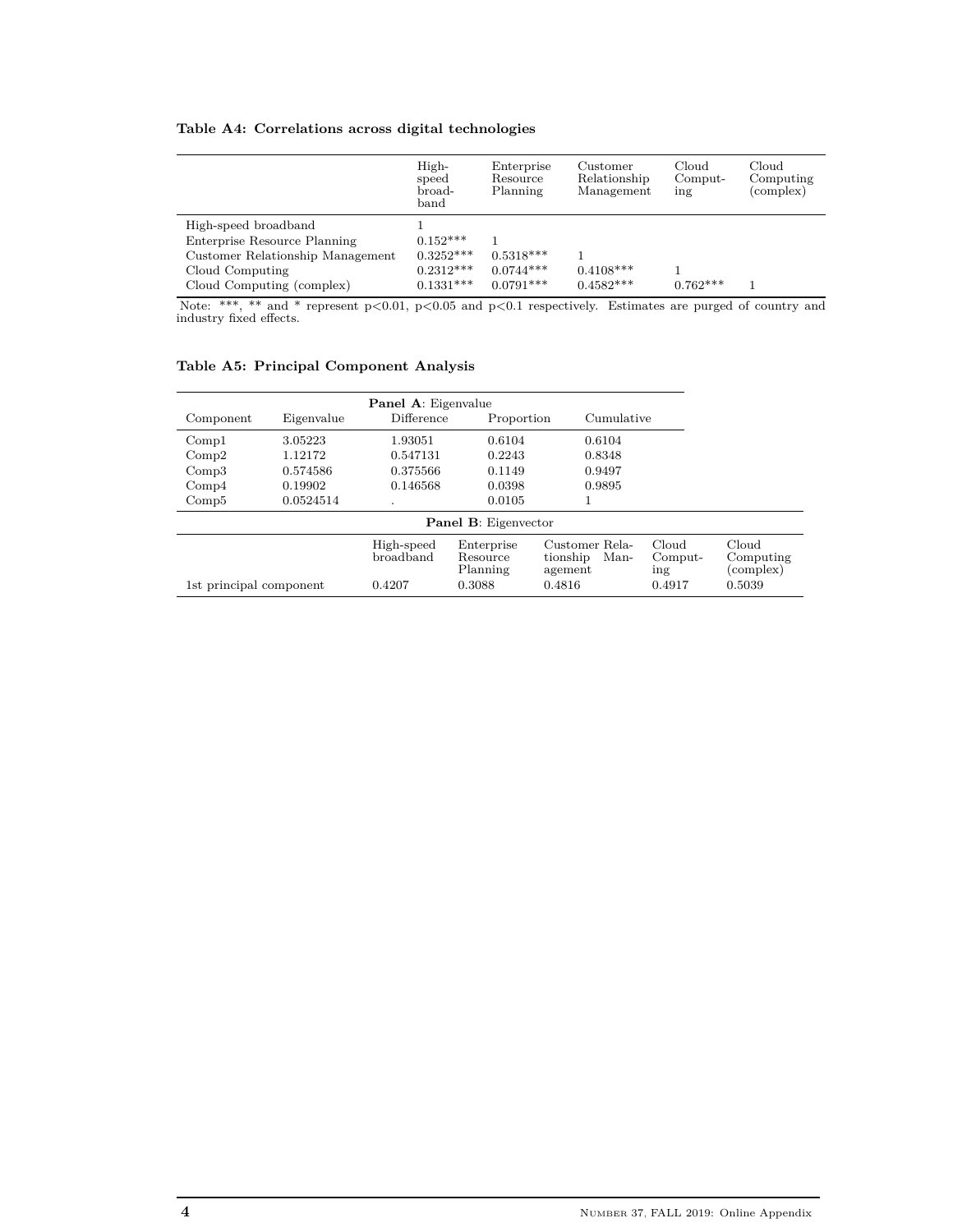|  | Table A6: The correlation between skill shortages and digital adoption |  |  |  |  |
|--|------------------------------------------------------------------------|--|--|--|--|
|  |                                                                        |  |  |  |  |

|                                                                                               | Computer<br>skills                          | Technical skills                          | Management of<br>$Re-$<br>Personnel<br>sources | Resource Man-<br>agement skills            |
|-----------------------------------------------------------------------------------------------|---------------------------------------------|-------------------------------------------|------------------------------------------------|--------------------------------------------|
| High-speed broadband<br>Enterprise Resource Planning<br>Customer Relationship Man-<br>agement | $0.0645***$<br>$-0.0807***$<br>$-0.0484***$ | $0.079***$<br>$-0.0918**$<br>$-0.0399***$ | $0.0894***$<br>$-0.0602***$<br>$-0.04***$      | $0.0932***$<br>$-0.0557***$<br>$-0.036***$ |
| Cloud Computing<br>Cloud Computing (complex)                                                  | $0.0529***$<br>$0.0097***$                  | $0.0555***$<br>$-0.0096***$               | $0.0413***$<br>$-0.023**$                      | $0.0415***$<br>$-0.0208***$                |

Note: \*\*\*, \*\* and \* represent p<0.01, p<0.05 and p<0.1 respectively. Estimates are purged of country and industry fixed effects.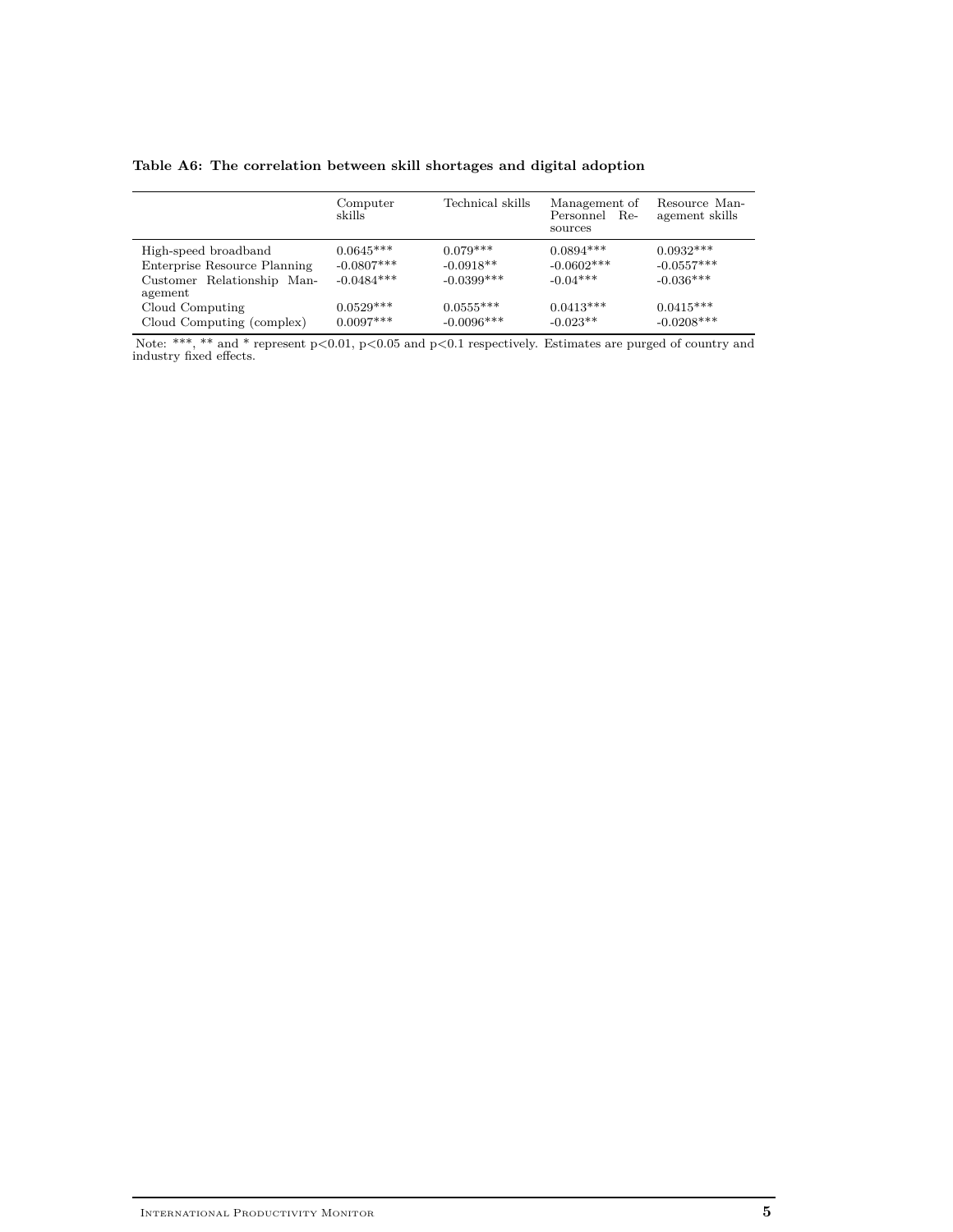# **Appendix B. Additional regression results**

| Dependent variable: MFP growth |                         |                                    |                                        |                           |                                                                       |                                          |  |
|--------------------------------|-------------------------|------------------------------------|----------------------------------------|---------------------------|-----------------------------------------------------------------------|------------------------------------------|--|
|                                | High-speed<br>broadband | Enterprise<br>Resource<br>Planning | Customer<br>Relationship<br>Management | Cloud<br>$Com-$<br>puting | Cloud<br>$Com-$<br>$\frac{\text{com}}{\text{com}}$<br>puting<br>plex) | principal<br>$1\mathrm{st}$<br>component |  |
| Frontier growth                | 0.0485                  | 0.0543                             | 0.0554                                 | 0.0626                    | 0.0711                                                                | 0.0598                                   |  |
|                                | (0.0435)                | (0.0431)                           | (0.0432)                               | (0.0442)                  | (0.0452)                                                              | (0.0453)                                 |  |
| Gap to frontier                | $0.102***$              | $0.102***$                         | $0.103***$                             | $0.0995***$               | $0.102***$                                                            | $0.102***$                               |  |
| (lagged)                       | (0.0126)                | (0.0126)                           | (0.0126)                               | (0.0120)                  | (0.0121)                                                              | (0.0129)                                 |  |
| Age                            | $-0.000350***$          | $-0.000357***$                     | $-0.000342***$                         | $-0.000315***$            | $-0.000356***$                                                        | $-0.000358***$                           |  |
|                                | $(6.30e-05)$            | $(6.22e-05)$                       | $(6.27e-05)$                           | $(5.79e-05)$              | $(6.14e-05)$                                                          | $(6.53e-05)$                             |  |
| Employees (log)                | $0.0202***$             | $0.0203***$                        | $0.0205***$                            | $0.0195***$               | $0.0208***$                                                           | $0.0211***$                              |  |
|                                | (0.00287)               | (0.00287)                          | (0.00287)                              | (0.00272)                 | (0.00274)                                                             | (0.00290)                                |  |
| Digital                        | $0.175***$              | $0.119***$                         | $0.195***$                             | $0.158***$                | 0.0668                                                                | $0.0167***$                              |  |
| Technologies                   | (0.0454)                | (0.0364)                           | (0.0327)                               | (0.0455)                  | (0.0494)                                                              | (0.00347)                                |  |
| Observations                   | 470,813                 | 474,425                            | 476,635                                | 476,480                   | 467,091                                                               | 443,077                                  |  |
| R-squared                      | 0.059                   | 0.059                              | 0.060                                  | 0.057                     | 0.058                                                                 | 0.059                                    |  |

#### **Table B1: Cross-sectional regression (2014-15)**

Note: This table reports the estimates of the baseline equation where firm-level multifactor productivity growth is regressed on growth of the top 5 percent frontier firms in each sector-year cell, the firm's gap to this database.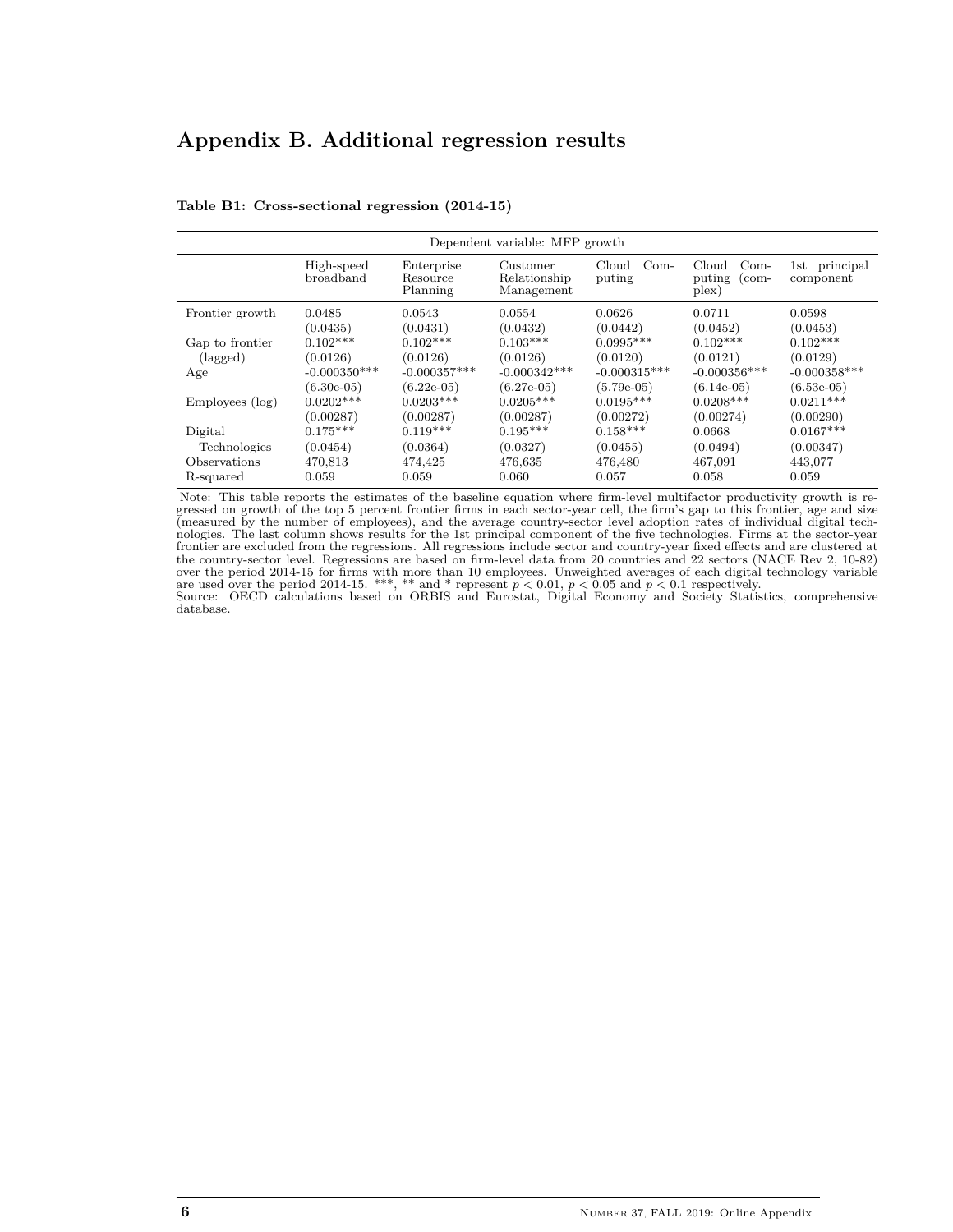| Dependent variable: MFP growth. Digital technology: ERP software |                              |                                    |                                                         |                                                 |  |  |  |
|------------------------------------------------------------------|------------------------------|------------------------------------|---------------------------------------------------------|-------------------------------------------------|--|--|--|
|                                                                  | Lagged<br>adop-<br>tion rate | (2010)<br>Initial<br>adoption rate | Lagged<br>adop-<br>tion rate<br>(by)<br>prod. quartile) | Initial adoption<br>rate (by prod.<br>quartile) |  |  |  |
| Frontier growth                                                  | $0.118**$                    | $0.124***$                         | $0.109**$                                               | $0.110***$                                      |  |  |  |
|                                                                  | (0.0500)                     | (0.0352)                           | (0.0495)                                                | (0.0351)                                        |  |  |  |
| Gap to frontier (lagged)                                         | $0.0931***$                  | $0.0990***$                        | $0.0723***$                                             | $0.0725***$                                     |  |  |  |
|                                                                  | (0.00508)                    | (0.0116)                           | (0.00871)                                               | (0.0191)                                        |  |  |  |
| Age                                                              | $-0.000341***$               | $-0.000335***$                     | $-0.000324***$                                          | $-0.000324***$                                  |  |  |  |
|                                                                  | $(3.29e-05)$                 | $(5.88e-05)$                       | $(3.04e-05)$                                            | $(5.13e-05)$                                    |  |  |  |
| Employees (log)                                                  | $0.0170***$                  | $0.0199***$                        | $0.0180***$                                             | $0.0179***$                                     |  |  |  |
| ERP                                                              | (0.00119)<br>$0.0410**$      | (0.00261)<br>$0.0479**$            | (0.000908)                                              | (0.00171)                                       |  |  |  |
|                                                                  | (0.0197)                     | (0.0228)                           |                                                         |                                                 |  |  |  |
| Quartile 2 (dummy)                                               |                              |                                    | $-0.0608***$                                            | $-0.0585***$                                    |  |  |  |
|                                                                  |                              |                                    | (0.00630)                                               | (0.0126)                                        |  |  |  |
| Quartile 3 (dummy)                                               |                              |                                    | $-0.0659***$                                            | $-0.0627***$                                    |  |  |  |
|                                                                  |                              |                                    | (0.00930)                                               | (0.0192)                                        |  |  |  |
| Quartile 4 (dummy)                                               |                              |                                    | $-0.0799***$                                            | $-0.0744***$                                    |  |  |  |
|                                                                  |                              |                                    | (0.0133)                                                | (0.0281)                                        |  |  |  |
| $ERP$ (Quartile 1)                                               |                              |                                    | $-0.0424*$                                              | $-0.0330$                                       |  |  |  |
|                                                                  |                              |                                    | (0.0248)                                                | (0.0305)                                        |  |  |  |
| $ERP$ (Quartile 2)                                               |                              |                                    | $0.0438**$                                              | $0.0574**$                                      |  |  |  |
|                                                                  |                              |                                    | (0.0214)                                                | (0.0232)                                        |  |  |  |
| $ERP$ (Quartile 3)                                               |                              |                                    | $0.0529***$                                             | $0.0644**$                                      |  |  |  |
|                                                                  |                              |                                    | (0.0205)                                                | (0.0251)                                        |  |  |  |
| $ERP$ (Quartile 4)                                               |                              |                                    | $0.0698***$                                             | $0.0746***$                                     |  |  |  |
|                                                                  |                              |                                    | (0.0200)                                                | (0.0265)                                        |  |  |  |
| Observations                                                     | 1,182,855                    | 1,226,046                          | 1,182,855                                               | 1,184,608                                       |  |  |  |
| R-squared                                                        | 0.055                        | 0.058                              | 0.058                                                   | 0.057                                           |  |  |  |
|                                                                  |                              |                                    |                                                         |                                                 |  |  |  |

**Table B2: Robustness to endogeneity concerns**

Note: This table reports estimates of the baseline equation where firm-level multifactor productivity growth is regressed on growth of the top 5 percent frontier firms in each sector-year cell, the firm's gap to this frontier, age and size (measured by the number of employees) and a digital adoption variable. The adoption variable<br>in this table always relates to ERP software (time variation not being available for the other variables in<br>the samp and country-year fixed effects and are clustered at the country-sector level (except columns 1 and 3, which are clustered at the country-industry-year level since the digital variable varies at this level in these cases). Firms at the sector-year frontier are excluded from the regressions. Regressions are based on firm-level data from 20 countries and 22 sectors (NACE Rev 2, 10-82) over the period 2010-15 for firms with more than 10 employees. \*\*\*, \*\* and \* represent p<0.01, p<0.05 and p<0.1 respectively.<br>Source: OECD calculations based on ORBIS an

prehensive database.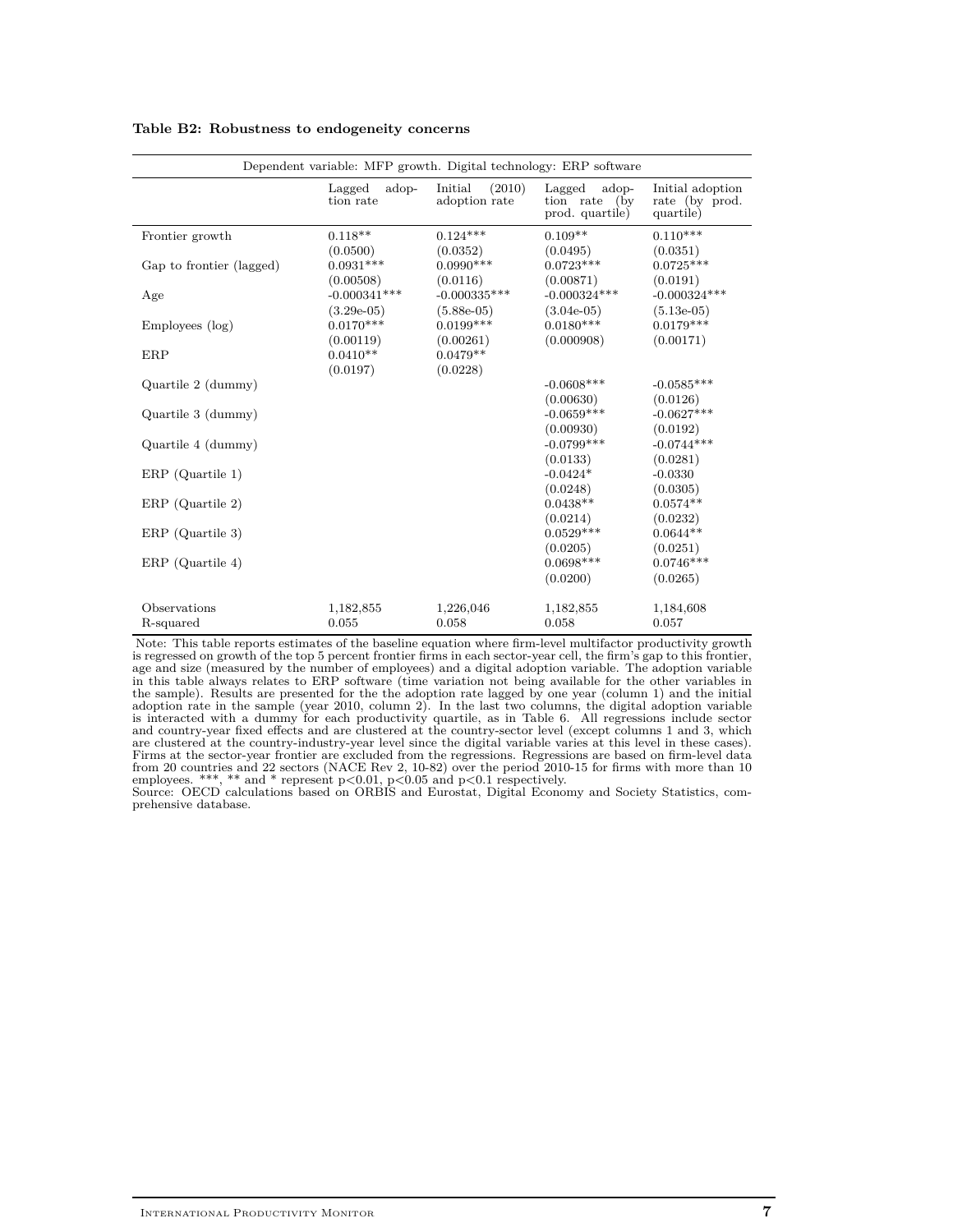|                          | Dependent variable: MFP growth |                                    |                                        |                           |                                                    |                            |  |  |
|--------------------------|--------------------------------|------------------------------------|----------------------------------------|---------------------------|----------------------------------------------------|----------------------------|--|--|
|                          | High-speed<br>broadband        | Enterprise<br>Resource<br>Planning | Customer<br>Relationship<br>Management | Cloud<br>$Com-$<br>puting | Cloud<br>$Com-$<br>puting<br>$\{\rm com-$<br>plex) | 1st principal<br>component |  |  |
| Frontier growth          | $0.222***$                     | $0.212***$                         | $0.218***$                             | $0.213***$                | $0.230***$                                         | $0.235***$                 |  |  |
|                          | (0.0382)                       | (0.0374)                           | (0.0379)                               | (0.0373)                  | (0.0381)                                           | (0.0392)                   |  |  |
| Gap to frontier (lagged) | $0.104***$                     | $0.104***$                         | $0.105***$                             | $0.104***$                | $0.107***$                                         | $0.108***$                 |  |  |
|                          | (0.0118)                       | (0.0114)                           | (0.0117)                               | (0.0115)                  | (0.0118)                                           | (0.0127)                   |  |  |
| Age                      | $-0.000304***$                 | $-0.000306***$                     | $-0.000295***$                         | $-0.000303$ ***           | $-0.000372***$                                     | $-0.000373***$             |  |  |
|                          | $(5.89e-05)$                   | $(5.49e-05)$                       | $(5.86e-05)$                           | $(5.63e-05)$              | $(5.75e-05)$                                       | $(6.24e-05)$               |  |  |
| Employees (log)          | $0.0216***$                    | $0.0216***$                        | $0.0221***$                            | $0.0218***$               | $0.0233***$                                        | $0.0235***$                |  |  |
|                          | (0.00275)                      | (0.00267)                          | (0.00274)                              | (0.00269)                 | (0.00277)                                          | (0.00297)                  |  |  |
| Digital technology       | $0.114*$                       | $0.121*$                           | $0.282***$                             | $0.202***$                | 0.113                                              | $0.0309***$                |  |  |
|                          | (0.0642)                       | (0.0719)                           | (0.0625)                               | (0.0708)                  | (0.134)                                            | (0.00633)                  |  |  |
| Digital technology       | 0.0476                         | $-0.0554$                          | $-0.234*$                              | $-0.232**$                | $-0.121$                                           | $-0.0263***$               |  |  |
| $#$ knowledge intensity  | (0.0920)                       | (0.144)                            | (0.129)                                | (0.109)                   | (0.199)                                            | (0.00892)                  |  |  |
| Observations             | 1,453,519                      | 1,503,462                          | 1,485,781                              | 1,505,867                 | 1,435,145                                          | 1,348,670                  |  |  |
| R-squared                | 0.062                          | 0.062                              | 0.063                                  | 0.062                     | 0.064                                              | 0.064                      |  |  |

#### **Table B3: Replacing routine intensity with knowledge intensity**

Note: This table reports estimates of the baseline equation augmented with an interaction between digital technologies and<br>knowledge intensity, defined as the share of labour compensation of personnel with tertiary educat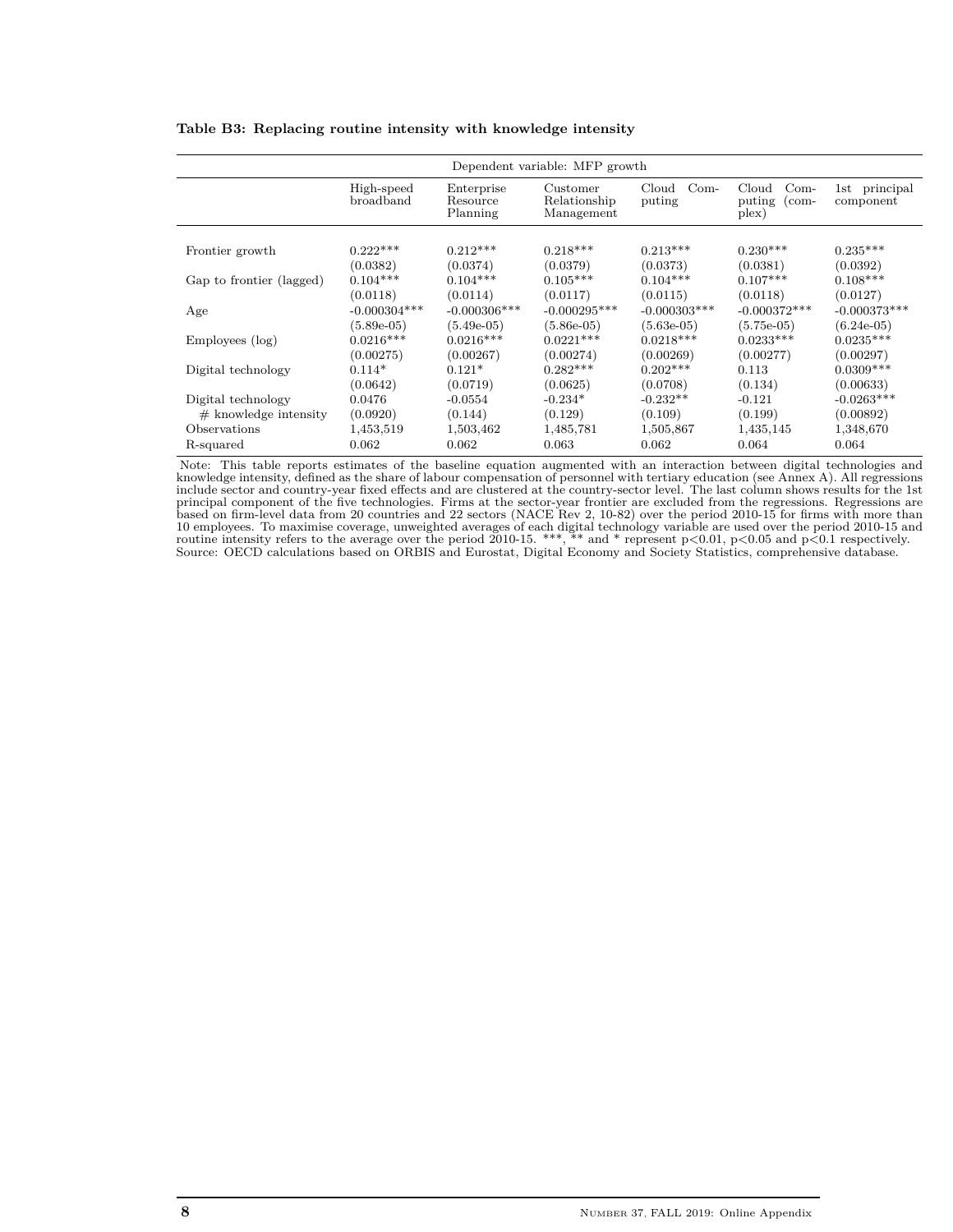|                                                  | Dependent variable: MFP growth |                                    |                                        |                           |                                                                       |                            |  |  |
|--------------------------------------------------|--------------------------------|------------------------------------|----------------------------------------|---------------------------|-----------------------------------------------------------------------|----------------------------|--|--|
|                                                  | High-speed<br>broadband        | Enterprise<br>Resource<br>Planning | Customer<br>Relationship<br>Management | Cloud<br>$Com-$<br>puting | Cloud<br>$Com-$<br>puting<br>$\frac{\text{com}}{\text{com}}$<br>plex) | 1st principal<br>component |  |  |
|                                                  |                                |                                    |                                        |                           |                                                                       |                            |  |  |
| Frontier growth                                  | $0.162***$                     | $0.133***$                         | $0.147***$                             | $0.142***$                | $0.138***$                                                            | $0.150***$                 |  |  |
|                                                  | (0.0377)                       | (0.0385)                           | (0.0380)                               | (0.0382)                  | (0.0381)                                                              | (0.0382)                   |  |  |
| frontier<br>Gap<br>to<br>(lagged)                | $0.107***$                     | $0.105***$                         | $0.107***$                             | $0.106***$                | $0.106***$                                                            | $0.107***$                 |  |  |
|                                                  | (0.0137)                       | (0.0131)                           | (0.0134)                               | (0.0131)                  | (0.0130)                                                              | (0.0141)                   |  |  |
| Age                                              | $-0.000391***$                 | $-0.000394***$                     | $-0.000395***$                         | $-0.000394***$            | $-0.000404***$                                                        | $-0.000404***$             |  |  |
|                                                  | $(6.31e-05)$                   | $(6.21e-05)$                       | $(6.33e-05)$                           | $(6.17e-05)$              | $(6.26e-05)$                                                          | $(6.79e-05)$               |  |  |
| Employees (log)                                  | $0.0230***$                    | $0.0227***$                        | $0.0234***$                            | $0.0228***$               | $0.0229***$                                                           | $0.0233***$                |  |  |
|                                                  | (0.00312)                      | (0.00298)                          | (0.00308)                              | (0.00299)                 | (0.00297)                                                             | (0.00321)                  |  |  |
| Occupational<br>shortage                         | $-0.0372***$                   | $-0.0234$                          | $-0.0247**$                            | $-0.0223$                 | $-0.0215$                                                             | $-0.0269**$                |  |  |
|                                                  | (0.0130)                       | (0.0148)                           | (0.0117)                               | (0.0142)                  | (0.0145)                                                              | (0.0126)                   |  |  |
| Digital technology                               | $0.147***$                     | 0.0310                             | $0.207***$                             | $0.118**$                 | 0.0487                                                                | $0.0216***$                |  |  |
|                                                  | (0.0491)                       | (0.0501)                           | (0.0429)                               | (0.0507)                  | (0.0848)                                                              | (0.00478)                  |  |  |
| Occupational<br>shortage X digital<br>technology | $-0.306***$                    | $-0.110$                           | $-0.228**$                             | 0.00283                   | $-0.158$                                                              | $-0.0129**$                |  |  |
|                                                  | (0.0861)                       | (0.111)                            | (0.0940)                               | (0.0663)                  | (0.0995)                                                              | (0.00537)                  |  |  |
| Routine intensity x<br>digital technology        | $-0.130*$                      | $0.334***$                         | $0.369***$                             | $0.198**$                 | 0.0397                                                                | $0.0199**$                 |  |  |
|                                                  | (0.0706)                       | (0.102)                            | (0.114)                                | (0.0855)                  | (0.154)                                                               | (0.00780)                  |  |  |
| Observations<br>R-squared                        | 1,090,287<br>0.063             | 1,125,495<br>0.062                 | 1,112,295<br>0.063                     | 1,133,648<br>0.063        | 1,134,856<br>0.062                                                    | 1,065,403<br>0.063         |  |  |

**Table B4: Assessing the effects of skill shortages and routine intensity simultaneously**

Note: This table reports the estimates of the baseline equation where firm-level multifactor productivity growth is regressed on growth of the top 5 percent frontier firms in each sector-year cell, the firm's gap to this frontier, age and size (measured by<br>the number of employees), average country-sector level adoption rates of individual digital sector-level general occupational shortages, their interaction with the digital adoption variable, and an interaction between digital technology and routine intensity. All regressions include sector and country-year fixed effects and are clustered at<br>the country-sector level. The last column shows results for the 1st principal component of the fi the sector-year frontier are excluded from the regressions. Regressions are based on firm-level data from 20 countries and 22 sectors (NACE Rev 2, 10-82) over the period 2011-15 for firms with more than 10 employees. To maximise coverage, unweighted averages of each digital technology variable are used over the period 2010-15. \*\*\*, \*\* and \* r

p*<*0.05 and p*<*0.1 respectively. Source: OECD calculations based on ORBIS and Eurostat, Digital Economy and Society Statistics, comprehensive database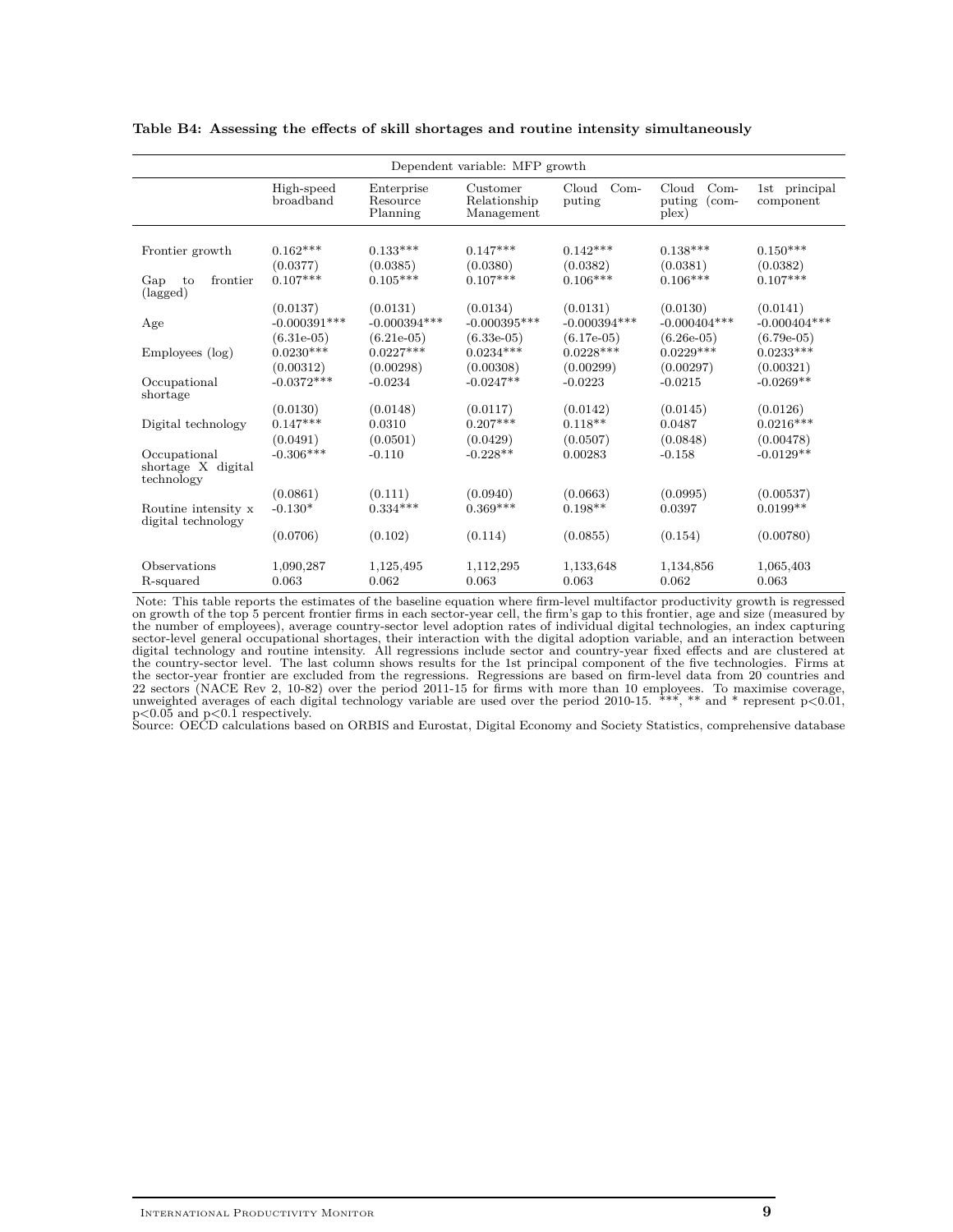|  |  |  | Table B5: Baseline estimates controlling for additional variables |  |  |  |
|--|--|--|-------------------------------------------------------------------|--|--|--|
|--|--|--|-------------------------------------------------------------------|--|--|--|

|                                                                                                                                      |                             |                                                 | <b>Panel A:</b> controlling for intangible capital   |                             |                                                                       |                               |
|--------------------------------------------------------------------------------------------------------------------------------------|-----------------------------|-------------------------------------------------|------------------------------------------------------|-----------------------------|-----------------------------------------------------------------------|-------------------------------|
|                                                                                                                                      | High-speed<br>broadband     | Enterprise<br>Resource<br>Planning              | Customer<br>Relationship<br>Management               | $Com-$<br>Cloud<br>puting   | Cloud<br>$Com-$<br>$\frac{\text{com}}{\text{com}}$<br>puting<br>plex) | 1st<br>principal<br>component |
| Frontier growth                                                                                                                      | $0.220***$<br>(0.0384)      | $0.211***$<br>(0.0373)                          | $0.218***$<br>(0.0378)                               | $0.214***$<br>(0.0377)      | $0.231***$<br>(0.0383)                                                | $0.238***$<br>(0.0394)        |
| Gap to frontier                                                                                                                      | $0.103***$                  | $0.103***$                                      | $0.104***$                                           | $0.103***$                  | $0.107***$                                                            | $0.107***$                    |
| (lagged)                                                                                                                             | (0.0131)                    | (0.0127)                                        | (0.0129)                                             | (0.0127)                    | (0.0132)                                                              | (0.0140)                      |
| Age                                                                                                                                  | $-0.000292***$              | $-0.000292***$                                  | $-0.000279***$                                       | $-0.000291***$              | $-0.000358***$                                                        | $-0.000358***$                |
| Employees (log)                                                                                                                      | $(6.21e-05)$<br>$0.0198***$ | $(5.83e-05)$<br>$0.0198***$                     | $(6.11e-05)$<br>$0.0201***$                          | $(5.98e-05)$<br>$0.0198***$ | $(6.12e-05)$<br>$0.0218***$                                           | $(6.63e-05)$<br>$0.0221***$   |
|                                                                                                                                      | (0.00289)                   | (0.00279)                                       | (0.00285)                                            | (0.00281)                   | (0.00288)                                                             | (0.00307)                     |
| Digital technology                                                                                                                   | $0.139***$                  | $0.111***$                                      | $0.172***$                                           | $0.0795*$                   | 0.0404                                                                | $0.0161***$                   |
|                                                                                                                                      | (0.0342)                    | (0.0371)                                        | (0.0349)                                             | (0.0427)                    | (0.0542)                                                              | (0.00382)                     |
| Intangible capital                                                                                                                   | $0.00159***$                | $0.00155***$                                    | $0.00154***$                                         | $0.00165***$                | $0.00148***$                                                          | $0.00136***$                  |
| stock $(\log)$                                                                                                                       | (0.000413)                  | (0.000402)                                      | (0.000404)                                           | (0.000404)                  | (0.000437)                                                            | (0.000457)                    |
| Observations                                                                                                                         | 1,229,670                   | 1,269,595                                       | 1,255,462                                            | 1,270,278                   | 1,203,570                                                             | 1,136,071                     |
| R-squared                                                                                                                            | 0.062                       | 0.062                                           | 0.062                                                | 0.062                       | 0.064                                                                 | 0.064                         |
|                                                                                                                                      |                             |                                                 | <b>Panel B:</b> controlling for capital expenditures |                             |                                                                       |                               |
|                                                                                                                                      | High-speed<br>broadband     | Enterprise<br>Resource<br>Planning              | Customer<br>Relationship<br>Management               | Cloud<br>$Com-$<br>puting   | Cloud<br>$Com-$<br>$\frac{\text{com}}{\text{com}}$<br>puting<br>plex) | 1st<br>principal<br>component |
| Frontier growth                                                                                                                      | $0.201***$                  | $0.195***$                                      | $0.201***$                                           | $0.198***$                  | $0.216***$                                                            | $0.219***$                    |
|                                                                                                                                      | (0.0433)                    | (0.0420)                                        | (0.0424)                                             | (0.0426)                    | (0.0430)                                                              | (0.0441)                      |
| Gap to frontier                                                                                                                      | $0.102***$                  | $0.102***$                                      | $0.103***$                                           | $0.102***$                  | $0.106***$                                                            | $0.106***$                    |
| (lagged)                                                                                                                             | (0.0138)<br>$-0.000399$ *** | (0.0135)<br>$-0.000392***$                      | (0.0138)<br>$-0.000383***$                           | (0.0135)<br>$-0.000395***$  | (0.0139)<br>$-0.000494***$                                            | (0.0147)<br>$-0.000495***$    |
| Age                                                                                                                                  | $(7.94e-05)$                | $(7.55e-05)$                                    | $(7.83e-05)$                                         | $(7.71e-05)$                | $(8.20e-05)$                                                          | $(8.79e-05)$                  |
| Employees (log)                                                                                                                      | $0.0183***$                 | $0.0181***$                                     | $0.0186***$                                          | $0.0181***$                 | $0.0198***$                                                           | $0.0200***$                   |
|                                                                                                                                      | (0.00269)                   | (0.00261)                                       | (0.00267)                                            | (0.00264)                   | (0.00270)                                                             | (0.00284)                     |
| Capital                                                                                                                              | $0.00207***$                | $0.00220***$                                    | $0.00214***$                                         | $0.00226***$                | $0.00240***$                                                          | $0.00225***$                  |
| expenditures (log)                                                                                                                   | (0.000651)                  | (0.000632)                                      | (0.000638)                                           | (0.000641)                  | (0.000679)                                                            | (0.000698)                    |
| Digital technology                                                                                                                   | $0.137***$                  | $0.110***$                                      | $0.182***$                                           | 0.0638                      | 0.0137                                                                | $0.0149***$                   |
| Observations                                                                                                                         | (0.0392)<br>512,728         | (0.0401)<br>528,586                             | (0.0359)<br>523,247                                  | (0.0473)<br>528,936         | (0.0651)<br>497,239                                                   | (0.00404)<br>470,143          |
| R-squared                                                                                                                            | 0.065                       | 0.065                                           | 0.066                                                | 0.065                       | 0.068                                                                 | 0.068                         |
|                                                                                                                                      |                             | Panel C: controlling for omitted variables bias |                                                      |                             |                                                                       |                               |
|                                                                                                                                      | High-speed                  | Enterprise                                      | Customer                                             | Cloud<br>$Com-$             | Cloud<br>$Com-$                                                       | 1st<br>principal              |
|                                                                                                                                      | broadband                   | Resource<br>Planning                            | Relationship<br>Management                           | puting                      | puting<br>$(\text{com-}$<br>plex)                                     | component                     |
| Frontier growth                                                                                                                      | $0.169***$                  | $0.152***$                                      | $0.161***$                                           | $0.161***$                  | $0.163***$                                                            | $0.171***$                    |
|                                                                                                                                      | (0.0436)                    | (0.0432)                                        | (0.0430)                                             | (0.0436)                    | (0.0437)                                                              | (0.0444)                      |
| Gap to frontier                                                                                                                      | $0.102***$                  | $0.102***$                                      | $0.103***$                                           | $0.102***$                  | $0.103***$                                                            | $0.103***$                    |
| (lagged)                                                                                                                             | (0.0166)<br>$-0.000492***$  | (0.0162)<br>$-0.000473***$                      | (0.0166)<br>$-0.000479***$                           | (0.0162)<br>$-0.000482***$  | (0.0162)<br>$-0.000501***$                                            | (0.0171)<br>$-0.000502***$    |
| Age                                                                                                                                  | $(9.56e-05)$                | $(9.35e-05)$                                    | $(9.53e-05)$                                         | $(9.27e-05)$                | $(9.44e-05)$                                                          | (0.000101)                    |
| Employees (log)                                                                                                                      | $0.0213***$                 | $0.0210***$                                     | $0.0216***$                                          | $0.0211***$                 | $0.0217***$                                                           | $0.0216***$                   |
|                                                                                                                                      | (0.00329)                   | (0.00325)                                       | (0.00335)                                            | (0.00325)                   | (0.00322)                                                             | (0.00341)                     |
| Regulatory impact                                                                                                                    | 0.0114                      | 0.0132                                          | 0.0303                                               | 0.0471                      | 0.0224                                                                | 0.0397                        |
|                                                                                                                                      | (0.0454)                    | (0.0485)                                        | (0.0424)                                             | (0.0530)                    | (0.0503)                                                              | (0.0484)                      |
| Occupational                                                                                                                         | $-0.0353***$                | $-0.0311**$                                     | $-0.0266**$                                          | $-0.0344**$                 | $-0.0318**$                                                           | $-0.0333**$                   |
| shortage<br>Capex (log)                                                                                                              | (0.0132)<br>$0.00164**$     | (0.0136)<br>$0.00175**$                         | (0.0127)<br>$0.00167**$                              | (0.0138)<br>$0.00178**$     | (0.0143)<br>$0.00176**$                                               | (0.0132)<br>$0.00170**$       |
|                                                                                                                                      | (0.000767)                  | (0.000748)                                      | (0.000756)                                           | (0.000751)                  | (0.000754)                                                            | (0.000785)                    |
| Digital Technology                                                                                                                   | $0.164***$                  | 0.0695                                          | $0.214***$                                           | $0.0861*$                   | $-0.0458$                                                             | $0.0162***$                   |
|                                                                                                                                      | (0.0533)                    | (0.0508)                                        | (0.0510)                                             | (0.0487)                    | (0.0848)                                                              | (0.00494)                     |
| Observations                                                                                                                         | 343,890                     | 352,794                                         | 348,719                                              | 355,672                     | 354,379                                                               | 335,739                       |
| R-squared                                                                                                                            | 0.067                       | 0.067                                           | 0.068                                                | 0.067                       | 0.067                                                                 | 0.067                         |
| Note: These tables report estimates of the baseline equation where firm-level multifactor productivity growth is regressed on growth |                             |                                                 |                                                      |                             |                                                                       |                               |

Note: These tables report estimates of the baseline equation where firm-level multifactor productivity growth is regressed on growth of the top 5 percent frontier firms in each sector-year cell, the firm's gap to this fron as intermediate inputs (see Égert and Wanner, 2016). The 1<sup>st</sup> principal component is based on the five technologies of column 1-5.<br>Firms at the sector-year frontier are excluded from the regressions. Regressions are base respectively.

Source: OECD calculations based on ORBIS and Eurostat, Digital Economy and Society Statistics, comprehensive database and the OECD Indicators of Product Market Regulations.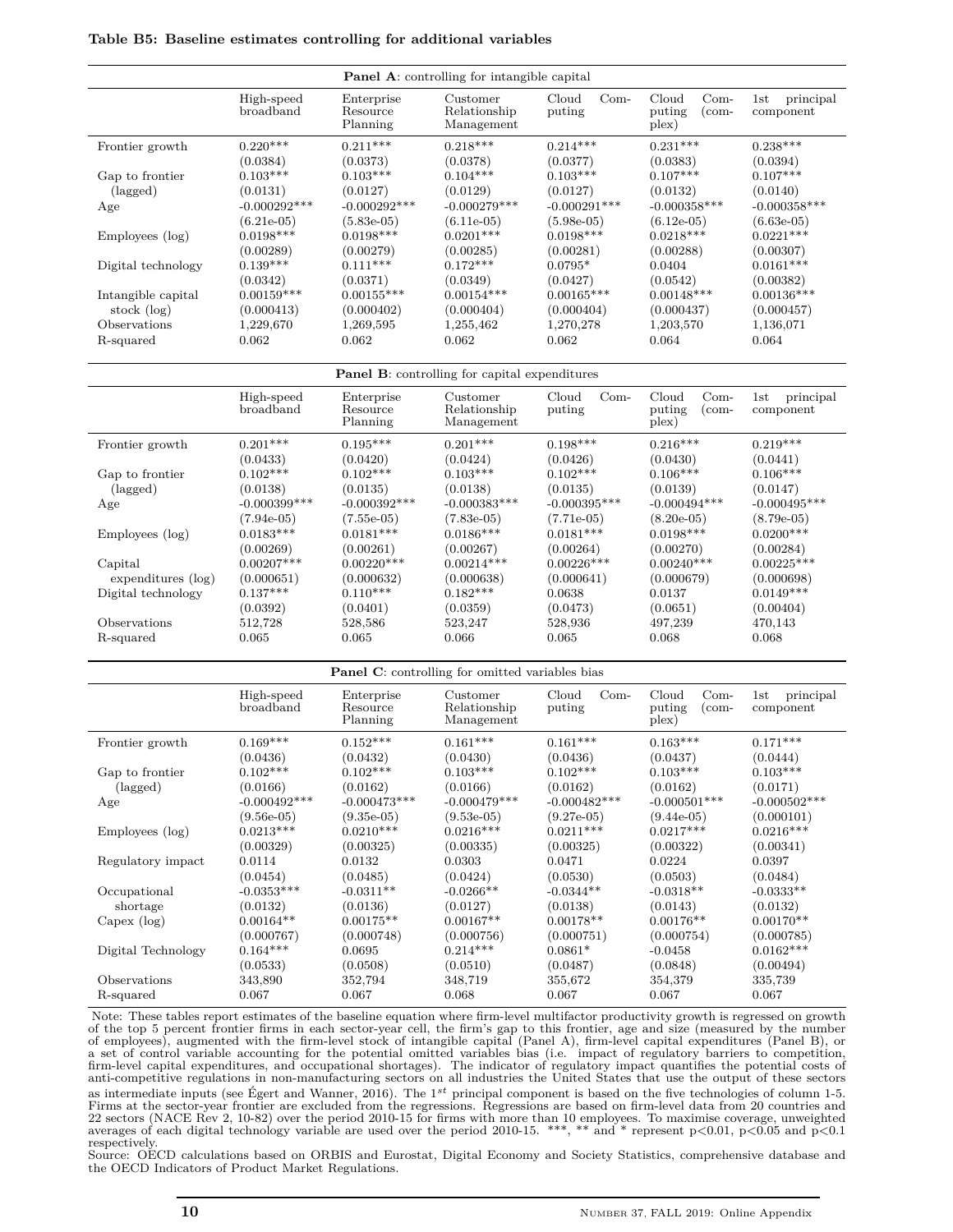|                                             | <b>Panel A:</b> Testing for the effect of different skill shortages on the returns from high speed broadband |                                            |                              |                  |  |  |  |  |  |
|---------------------------------------------|--------------------------------------------------------------------------------------------------------------|--------------------------------------------|------------------------------|------------------|--|--|--|--|--|
| <b>MFP</b><br>Dependent variable:<br>growth | Resource Man-<br>agement Skills                                                                              | Management<br>Personnel<br>of<br>Resources | Computers and<br>Electronics | Technical Skills |  |  |  |  |  |
| Frontier growth                             | $0.159***$                                                                                                   | $0.160***$                                 | $0.155***$                   | $0.152***$       |  |  |  |  |  |
|                                             | (0.0372)                                                                                                     | (0.0373)                                   | (0.0368)                     | (0.0369)         |  |  |  |  |  |
| Gap to frontier (lagged)                    | $0.105***$                                                                                                   | $0.105***$                                 | $0.105***$                   | $0.105***$       |  |  |  |  |  |
|                                             | (0.0133)                                                                                                     | (0.0133)                                   | (0.0132)                     | (0.0132)         |  |  |  |  |  |
| Age                                         | $-0.000392***$                                                                                               | $-0.000392***$                             | $-0.000393***$               | $-0.000394***$   |  |  |  |  |  |
|                                             | $(6.31e-05)$                                                                                                 | $(6.31e-05)$                               | $(6.32e-05)$                 | $(6.30e-05)$     |  |  |  |  |  |
| Employees (log)                             | $0.0227***$                                                                                                  | $0.0227***$                                | $0.0227***$                  | $0.0227***$      |  |  |  |  |  |
|                                             | (0.00303)                                                                                                    | (0.00303)                                  | (0.00303)                    | (0.00301)        |  |  |  |  |  |
| High-speed broadband                        | $0.164***$                                                                                                   | $0.164***$                                 | $0.149***$                   | $0.151***$       |  |  |  |  |  |
|                                             | (0.0435)                                                                                                     | (0.0429)                                   | (0.0446)                     | (0.0443)         |  |  |  |  |  |
| Skill shortage                              | $-0.273***$                                                                                                  | $-0.227***$                                | $-0.197***$                  | $-0.339***$      |  |  |  |  |  |
|                                             | (0.0724)                                                                                                     | (0.0597)                                   | (0.0539)                     | (0.124)          |  |  |  |  |  |
| Skill shortage                              | $-1.020**$                                                                                                   | $-0.898**$                                 | $-0.705**$                   | $-2.236***$      |  |  |  |  |  |
| $#$ High-speed broadband                    | (0.435)                                                                                                      | (0.371)                                    | (0.318)                      | (0.645)          |  |  |  |  |  |
| Observations                                | 1,106,487                                                                                                    | 1,106,487                                  | 1,106,487                    | 1,106,487        |  |  |  |  |  |
| R-squared                                   | 0.062                                                                                                        | 0.062                                      | 0.062                        | 0.062            |  |  |  |  |  |

#### **Table B6: Digital technology productivity benefits are diminished by technical and managerial skill shortages**

| <b>Panel B:</b> The role of knowledge about computers and electronics for productivity returns |  |
|------------------------------------------------------------------------------------------------|--|
|------------------------------------------------------------------------------------------------|--|

| <b>MFP</b><br>Dependent variable:<br>growth | High-speed<br>broadband | Enterprise<br>Resource<br>Planning | Customer<br>Relationship<br>Manage-<br>ment | Cloud Com-<br>puting | Cloud Com-<br>puting<br>(complex) | 1st principal<br>component |
|---------------------------------------------|-------------------------|------------------------------------|---------------------------------------------|----------------------|-----------------------------------|----------------------------|
| Frontier growth                             | $0.155***$              | $0.134***$                         | $0.145***$                                  | $0.142***$           | $0.142***$                        | $0.152***$                 |
|                                             | (0.0368)                | (0.0374)                           | (0.0369)                                    | (0.0376)             | (0.0374)                          | (0.0374)                   |
| Gap to frontier (lagged)                    | $0.105***$              | $0.104***$                         | $0.106***$                                  | $0.105***$           | $0.105***$                        | $0.106***$                 |
|                                             | (0.0132)                | (0.0126)                           | (0.0130)                                    | (0.0126)             | (0.0126)                          | (0.0135)                   |
| Age                                         | $-0.0003***$            | $-0.0003$ ***                      | $-0.0003***$                                | $-0.0003$ ***        | $-0.0004***$                      | $-0.0004***$               |
|                                             | $(6.32e-05)$            | $(6.16e-05)$                       | $(6.27e-05)$                                | $(6.12e-05)$         | $(6.15e-05)$                      | $(6.69e-05)$               |
| Employees (log)                             | $0.0227***$             | $0.0224***$                        | $0.0230***$                                 | $0.0226***$          | $0.0229***$                       | $0.0231***$                |
|                                             | (0.00303)               | (0.00289)                          | (0.00298)                                   | (0.00289)            | (0.00290)                         | (0.00310)                  |
| Digital Technology                          | $0.149***$              | 0.0584                             | $0.195^{***}\,$                             | $0.103**$            | 0.0252                            | $0.0166***$                |
|                                             | (0.0446)                | (0.0438)                           | (0.0406)                                    | (0.0436)             | (0.0668)                          | (0.00419)                  |
| Computers and electronics                   | $-0.197***$             | $-0.180***$                        | $-0.164***$                                 | $-0.186***$          | $-0.169***$                       | $-0.176***$                |
| skill shortage                              | (0.0539)                | (0.0581)                           | (0.0508)                                    | (0.0656)             | (0.0635)                          | (0.0611)                   |
| Computers and electronics                   | $-0.705**$              | 0.141                              | $-0.689*$                                   | 0.0250               | $-0.287$                          | $-0.0363**$                |
| skill shortage                              | (0.318)                 | (0.360)                            | (0.352)                                     | (0.202)              | (0.244)                           | (0.0163)                   |
| $#$ Digital Technology                      |                         |                                    |                                             |                      |                                   |                            |
| Observations                                | 1,106,487               | 1,142,249                          | 1,128,495                                   | 1,149,976            | 1,151,662                         | 1,080,849                  |
| R-squared                                   | 0.062                   | 0.062                              | 0.062                                       | 0.062                | 0.062                             | 0.062                      |

Note: These tables reports the estimates of the baseline equation where firm-level multifactor productivity growth is regressed on growth of the top 5 percent frontier firms in each sector-year cell, the firm's gap to this frontier, age and size (measured by the number of employees), average country-sector level adoption rates of individual digital technologies, an index capturing sector-level skill shortages, and their effect on the productivity returns from digitalisation. *Resource management skills* refer the ability to allocate resources efficiently; management of personnel resources identifies how well managers motivate, develop and<br>direct people as they work, and identify the best people for each job; computer and electronic boards, processors, chips, electronic equipment, computer hardware and software, including application and programming; and *technical skills* are associated with worker's capacity to design, set-up, operate and correct malfunctions, involving application<br>of machines or technological systems (see OECD (2018), for more information). Firms at the period 2011-15 for firms with more than 10 employees. To maximise coverage, unweighted averages of each digital technology<br>variable are used over the period 2010-15. \*\*\*, \*\* and \* represent p<0.01, p<0.05 and p<0.1 respect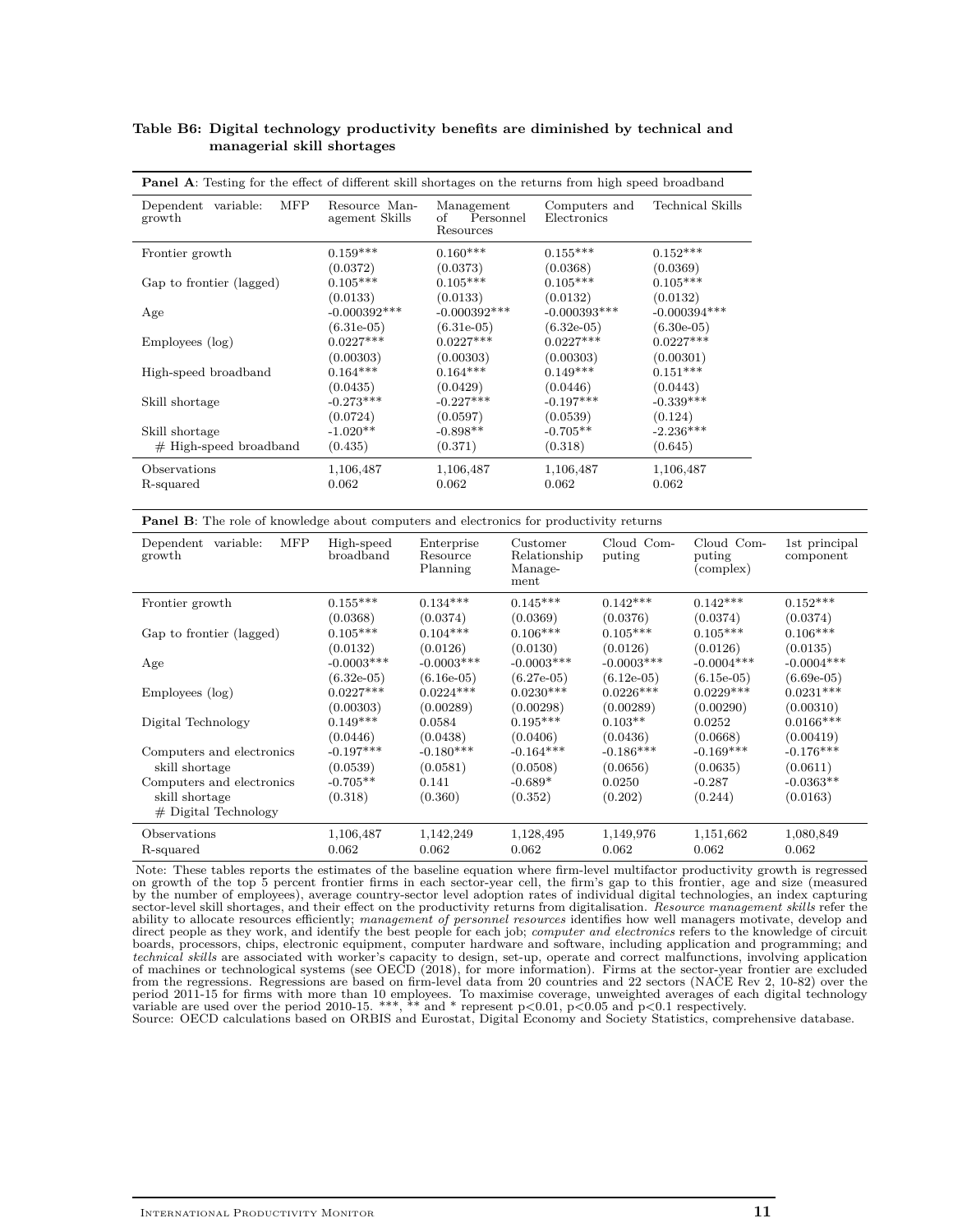|                           | Dependent variable: MFP growth |                                    |                                        |                        |                                     |                            |  |
|---------------------------|--------------------------------|------------------------------------|----------------------------------------|------------------------|-------------------------------------|----------------------------|--|
|                           | High-speed<br>broadband        | Enterprise<br>Resource<br>Planning | Customer<br>Relationship<br>Management | Cloud Com-<br>puting   | Cloud Com-<br>puting (com-<br>plex) | 1st principal<br>component |  |
| Frontier growth           | $0.222***$<br>(0.0382)         | $0.211***$<br>(0.0375)             | $0.215***$<br>(0.0382)                 | $0.215***$<br>(0.0372) | $0.229***$<br>(0.0381)              | $0.235***$<br>(0.0394)     |  |
| Gap to frontier           | $0.104***$                     | $0.103***$                         | $0.103***$                             | $0.106***$             | $0.107***$                          | $0.108***$                 |  |
| (lagged)                  | (0.0114)                       | (0.0111)                           | (0.0113)                               | (0.00992)              | (0.0116)                            | (0.0120)                   |  |
| Age                       | $-0.000301***$                 | $-0.000308***$                     | $-0.000289***$                         | $-0.000294***$         | $-0.000366$ ***                     | $-0.000355***$             |  |
|                           | $(6.42e-05)$                   | $(5.45e-05)$                       | $(5.59e-05)$                           | $(5.42e-05)$           | $(5.57e-05)$                        | $(5.94e-05)$               |  |
| Employees (log)           | $0.0216***$                    | $0.0214***$                        | $0.0219***$                            | $0.0222***$            | $0.0234***$                         | $0.0235***$                |  |
|                           | (0.00273)                      | (0.00262)                          | (0.00268)                              | (0.00246)              | (0.00272)                           | (0.00288)                  |  |
| Digital technology        | $0.149***$                     | $0.0761*$                          | $0.157***$                             | $0.0757*$              | 0.0155                              | $0.0139***$                |  |
|                           | (0.0425)                       | (0.0416)                           | (0.0361)                               | (0.0434)               | (0.0593)                            | (0.00394)                  |  |
| Digital technology        | $-0.0192$                      | $-0.0827**$                        | $-0.0933**$                            | $-0.0853$              | $-0.0816$                           | $-0.00763**$               |  |
| $#$ Lagged gap            | (0.0494)                       | (0.0378)                           | (0.0393)                               | (0.0523)               | (0.0652)                            | (0.00323)                  |  |
| Observations<br>R-squared | 1,453,519<br>0.062             | 1,503,462<br>0.063                 | 1,485,781<br>0.064                     | 1,505,867<br>0.063     | 1,435,145<br>0.064                  | 1,348,670<br>0.065         |  |

#### **Table B7: Interacting lagged gap with digital technologies**

Note: This table shows the results of the baseline equation where firm-level multifactor productivity growth is regressed on growth of the top 5 percent frontier firms in each sector-year cell, the firm's gap to this frontier, age and size (measured<br>by the number of employees), augmented by an interaction term between digital technologies and frontier. All regressions include sector and country-year fixed effects and are clustered at the country-sector level. The  $1^{st}$  principal component refers to the five technologies of column 1-5. Firms at the sector-year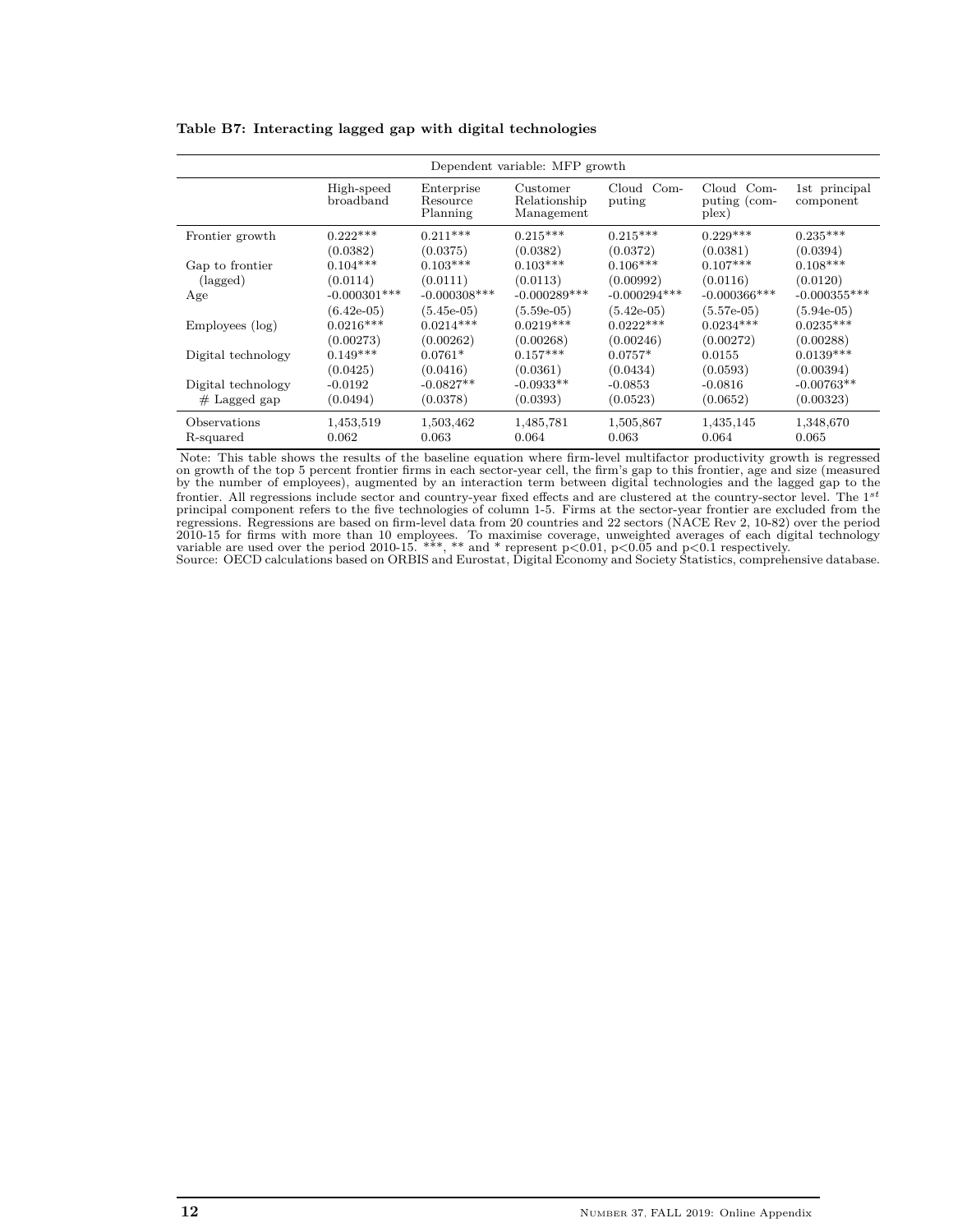|                      |                         |                                    | Dependent variable: MFP growth         |                      |                                     |                            |
|----------------------|-------------------------|------------------------------------|----------------------------------------|----------------------|-------------------------------------|----------------------------|
|                      | High-speed<br>broadband | Enterprise<br>Resource<br>Planning | Customer<br>Relationship<br>Management | Cloud Com-<br>puting | Cloud Com-<br>puting (com-<br>plex) | 1st principal<br>component |
| Frontier growth      | $0.174***$              | $0.164***$                         | $0.170***$                             | $0.168***$           | $0.181***$                          | $0.186***$                 |
|                      | (0.0367)                | (0.0358)                           | (0.0363)                               | (0.0363)             | (0.0372)                            | (0.0384)                   |
| Age                  | $-0.000309***$          | $-0.000326***$                     | $-0.000312***$                         | $-0.000323***$       | $-0.000398***$                      | $-0.000388$ ***            |
|                      | $(4.75e-05)$            | $(4.72e-05)$                       | $(4.75e-05)$                           | $(4.73e-05)$         | $(4.75e-05)$                        | $(5.02e-05)$               |
| Employees (log)      | $0.0178***$             | $0.0176***$                        | $0.0180***$                            | $0.0177***$          | $0.0188^{***}\;$                    | $0.0192***$                |
|                      | (0.00141)               | (0.00136)                          | (0.00138)                              | (0.00140)            | (0.00147)                           | (0.00154)                  |
| Quartile 2           | $-0.110***$             | $-0.115***$                        | $-0.108$ ***                           | $-0.0767***$         | $-0.0827***$                        | $-0.0879***$               |
| (dummy)              | (0.00934)               | (0.00779)                          | (0.00887)                              | (0.00682)            | (0.00650)                           | (0.00492)                  |
| Quartile 3           | $-0.143***$             | $-0.144***$                        | $-0.142***$                            | $-0.109***$          | $-0.116***$                         | $-0.123***$                |
| (dummy)              | (0.0113)                | (0.0106)                           | (0.0114)                               | (0.00819)            | (0.00786)                           | (0.00610)                  |
| Quartile 4           | $-0.207***$             | $-0.210***$                        | $-0.208***$                            | $-0.170***$          | $-0.178***$                         | $-0.186***$                |
| (dummy)              | (0.0139)                | (0.0143)                           | (0.0153)                               | (0.0111)             | (0.0105)                            | (0.00803)                  |
| Digital (Quartile 1) | $0.0694**$              | $-0.0275$                          | $0.0780*$                              | $0.146***$           | 0.108                               | $0.00981**$                |
|                      | (0.0300)                | (0.0412)                           | (0.0410)                               | (0.0531)             | (0.0681)                            | (0.00387)                  |
| Digital (Quartile 2) | $0.155^{\ast\ast\ast}$  | $0.0699*$                          | $0.154^{***}\,$                        | $0.102**$            | 0.0709                              | $0.0142***$                |
|                      | (0.0305)                | (0.0366)                           | (0.0316)                               | (0.0427)             | (0.0585)                            | (0.00354)                  |
| Digital (Quartile 3) | $0.155***$              | 0.0559                             | $0.152***$                             | $0.0962**$           | 0.0673                              | $0.0136***$                |
|                      | (0.0323)                | (0.0347)                           | (0.0282)                               | (0.0396)             | (0.0538)                            | (0.00311)                  |
| Digital (Quartile 4) | $0.161^{***}\;$         | $0.0701**$                         | $0.165***$                             | $0.0914**$           | 0.0593                              | $0.0140***$                |
|                      | (0.0358)                | (0.0336)                           | (0.0297)                               | (0.0401)             | (0.0507)                            | (0.00314)                  |
| Observations         | 1,419,356               | 1,468,278                          | 1,450,888                              | 1,470,164            | 1,398,222                           | 1,313,619                  |
| R-squared            | 0.057                   | 0.056                              | 0.057                                  | 0.056                | 0.056                               | 0.057                      |

**Table B8: By productivity quartile without gap**

Note: This table shows the results of the equation where firm-level multifactor productivity growth is regressed on growth of the top 5 percent frontier firms in each sector-year cell, age and size (measured by the number of employees),<br>a dummy for each productivity quartile (omitting the first quartile for reference), and the interacti is omitted from this regression. Quartile 1 refers to the bottom of the distribution (i.e. low productive firms), quartile 4 to the top. All regressions include sector and country-year fixed effects and are clustered at the country-sector level. The coefficient estimates of quartile 1 and 4 are always statistically different. The 1*st* principal component refers to the five technologies of column 1-5. Firms at the sector-year frontier are excluded from the regressions. Regressions are based on firm-level data from 20 countries and 22 sectors (NACE Rev 2, 10-82) over the period 2010-15 for fi

database.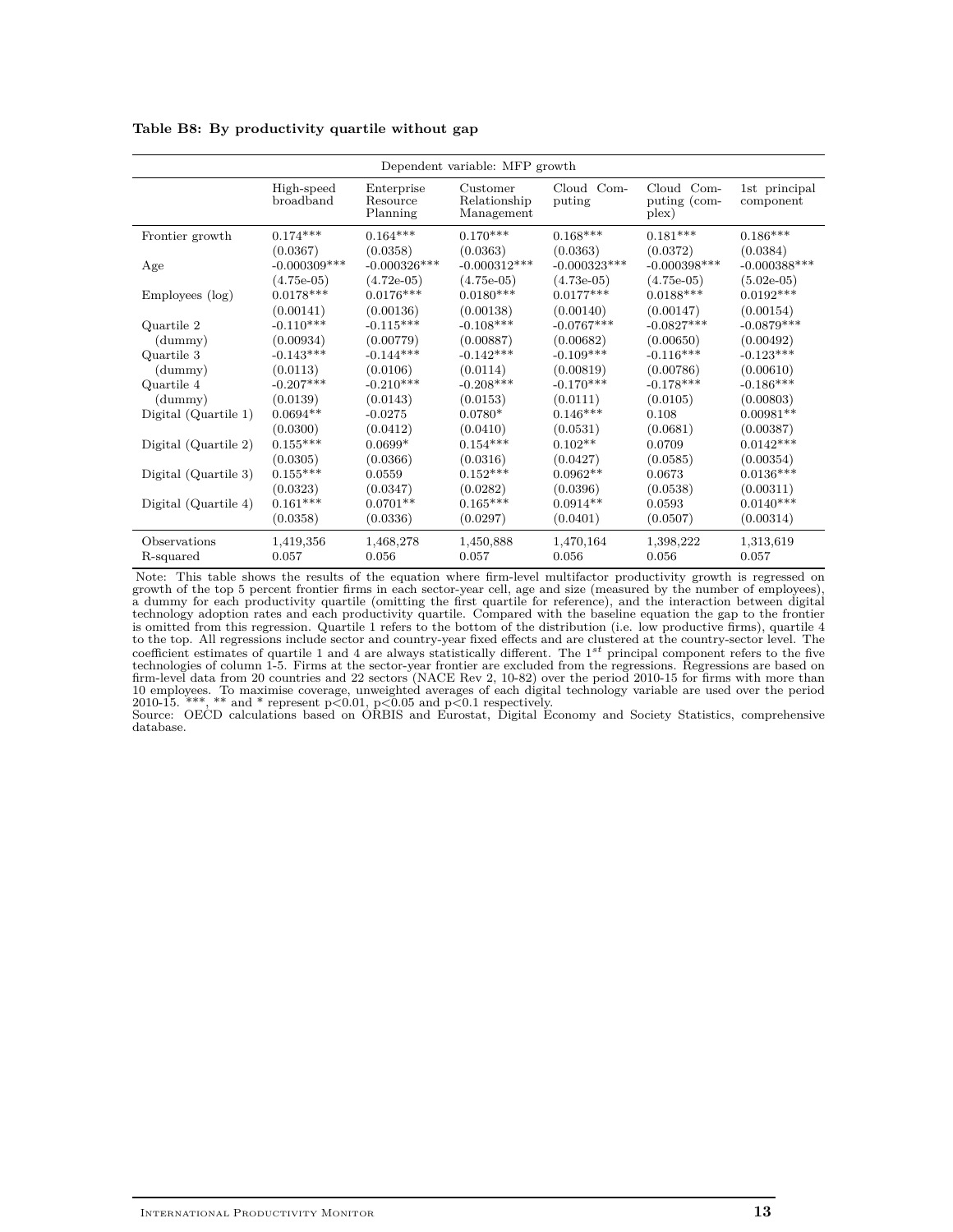|                 |                                         |                                    | Dependent variable: MFP growth                  |                      |                                     |                            |
|-----------------|-----------------------------------------|------------------------------------|-------------------------------------------------|----------------------|-------------------------------------|----------------------------|
|                 | High-speed<br>broadband                 | Enterprise<br>Resource<br>Planning | Customer<br>Relationship<br>Management          | Cloud Com-<br>puting | Cloud Com-<br>puting (com-<br>plex) | 1st principal<br>component |
| Frontier growth | $0.222***$                              | $0.211***$                         | $0.218^{***}\,$                                 | $0.215***$           | $0.229***$                          | $0.236***$                 |
|                 | (0.0383)                                | (0.0373)                           | (0.0378)                                        | (0.0376)             | (0.0381)                            | (0.0393)                   |
| Gap to frontier | $0.103***$                              | $0.103***$                         | $0.104***$                                      | $0.103***$           | $0.106***$                          | $0.107***$                 |
| (lagged)        | (0.0116)                                | (0.0112)                           | (0.0115)                                        | (0.0112)             | (0.0116)                            | (0.0124)                   |
| Age             | $-0.000283***$                          | $-0.000288***$                     | $-0.000269$ ***                                 | $-0.000281***$       | $-0.000348***$                      | $-0.000346^{***}\,$        |
|                 | $(5.89e-05)$                            | $(5.57e-05)$                       | $(5.82e-05)$                                    | $(5.71e-05)$         | $(5.79e-05)$                        | $(6.30e-05)$               |
| Size class 2    | $0.0157***$                             | $0.0133***$                        | $0.0159***$                                     | $0.0206***$          | $0.0212***$                         | $0.0186***$                |
| (dummy)         | (0.00343)                               | (0.00424)                          | (0.00398)                                       | (0.00349)            | (0.00316)                           | (0.00275)                  |
| Size class 3    | $0.0490***$                             | $0.0318***$                        | $0.0451***$                                     | $0.0516***$          | $0.0558***$                         | $0.0486***$                |
| (dummy)         | (0.00727)                               | (0.00776)                          | (0.00800)                                       | (0.00696)            | (0.00656)                           | (0.00576)                  |
| Size class 4    |                                         |                                    | $0.0735***$                                     | $0.0844***$          | $0.0836***$                         | $0.0716***$                |
| (dummy)         | (0.00920)                               | (0.00831)                          | (0.00925)                                       | (0.00927)            | (0.00816)                           | (0.00724)                  |
| Digital         | $0.142***$                              | $0.0753*$                          | $0.184***$                                      | $0.110**$            | 0.0906                              | $0.0172***$                |
| (Size class 1)  | (0.0343)                                | (0.0425)                           | (0.0365)                                        | (0.0463)             | (0.0600)                            | (0.00409)                  |
| Digital         | $0.149***$                              | $0.0909**$                         |                                                 | $0.0974**$           | 0.0658                              | $0.0169***$                |
| (Size class 2)  | (0.0347)                                | (0.0411)                           | (0.0347)                                        | (0.0444)             | (0.0559)                            | (0.00392)                  |
| Digital         |                                         |                                    |                                                 | $0.0842*$            | 0.0191                              | $0.0156***$                |
| (Size class 3)  | (0.0359)                                | (0.0370)                           | (0.0351)                                        | (0.0447)             | (0.0572)                            | (0.00387)                  |
| Digital         | $0.113***$                              | $0.128***$                         |                                                 | 0.0349               | $-0.0278$                           | $0.0126***$                |
| (Size class 4)  | (0.0385)                                | (0.0375)                           | (0.0360)                                        | (0.0439)             | (0.0565)                            | (0.00382)                  |
| Observations    | 1,453,519                               | 1,503,462                          | 1,485,781                                       | 1,505,867            | 1,435,145                           | 1,348,670                  |
| R-squared       | $0.0756***$<br>$0.128^{***}\,$<br>0.062 | $0.0517***$<br>$0.121***$<br>0.062 | $0.191***$<br>$0.188***$<br>$0.167***$<br>0.063 | 0.062                | 0.064                               | 0.064                      |

**Table B9: The effects of digital adoption on productivity by size group**

Note: This table shows the results of the equation where firm-level multifactor productivity growth is regressed on growth of the top 5 percent frontier firms in each sector-year cell, age and size (measured by the number of employees), a dummy for each size group (omitting the first group for reference), and the interaction between digital technology<br>adoption rates and each size group. All regressions include sector and country-year fixed effects and are the country-sector level. Compared with the baseline equation the gap to the frontier is omitted from this regression.<br>Size group 1 captures firms with 10-20 employees, size group 2 firms from 21-50 employees, size group 3 51-250 employees, and size group 4 capture very large firms with more than 250 employees. In all cases, the coefficient estimates of size group 1 and 4 are statistically different. The  $1^{st}$  principal component refers to the five technologies of column 1-5. Firms at the sector-year frontier are excluded from the regressions. Regressions a

database.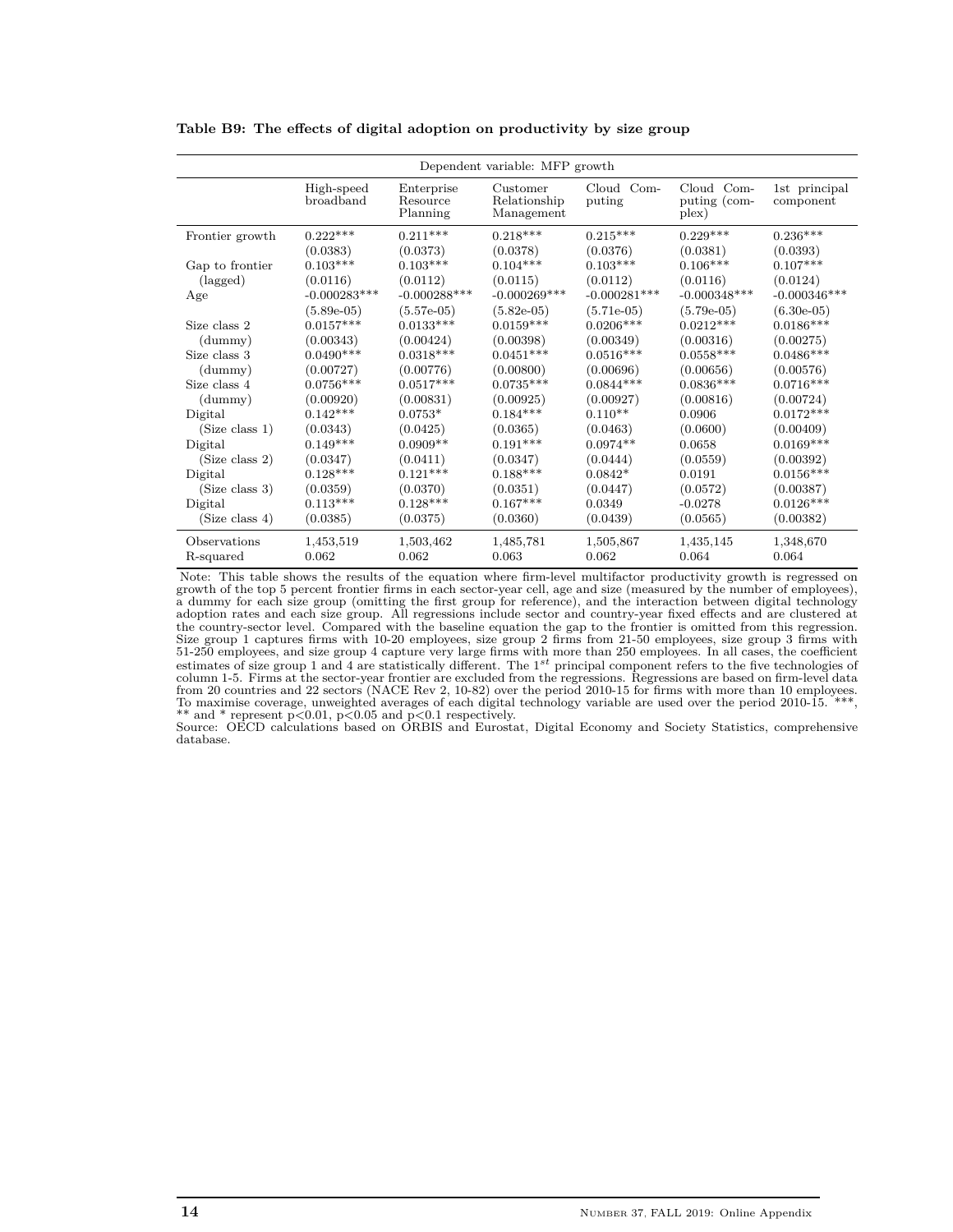|                          |                         |                                    | Dependent variable: MFP growth         |                      |                                     |                            |
|--------------------------|-------------------------|------------------------------------|----------------------------------------|----------------------|-------------------------------------|----------------------------|
|                          | High-speed<br>broadband | Enterprise<br>Resource<br>Planning | Customer<br>Relationship<br>Management | Cloud Com-<br>puting | Cloud Com-<br>puting (com-<br>plex) | 1st principal<br>component |
| Frontier growth          | $0.220***$              | $0.205***$                         | $0.213***$                             | $0.210***$           | $0.224***$                          | $0.231***$                 |
|                          | (0.0391)                | (0.0393)                           | (0.0400)                               | (0.0402)             | (0.0404)                            | (0.0409)                   |
| Gap to frontier (lagged) | $0.0985***$             | $0.102***$                         | $0.102***$                             | $0.102***$           | $0.107***$                          | $0.104***$                 |
|                          | (0.0253)                | (0.0251)                           | (0.0252)                               | (0.0248)             | (0.0263)                            | (0.0270)                   |
| Age                      | $-0.000503***$          | $-0.000554***$                     | $-0.000518***$                         | $-0.000541***$       | $-0.000684***$                      | $-0.000666$ ***            |
|                          | $(9.24e-05)$            | $(8.72e-05)$                       | $(8.91e-05)$                           | $(9.02e-05)$         | $(9.46e-05)$                        | (0.000101)                 |
| Employees (log)          | $0.00851***$            | $0.00813***$                       | $0.00849***$                           | $0.00829***$         | $0.0107***$                         | $0.0105***$                |
|                          | (0.00281)               | (0.00266)                          | (0.00279)                              | (0.00280)            | (0.00308)                           | (0.00312)                  |
| Dummy                    | $-0.0650*$              | $-0.0724*$                         | $-0.0817**$                            | $-0.0221$            | $-0.0241$                           | $-0.0245$                  |
| (High productive; Small) | (0.0352)                | (0.0388)                           | (0.0389)                               | (0.0367)             | (0.0367)                            | (0.0363)                   |
| Dummy                    | $0.113^{***}\,$         | $0.0720***$                        | $0.109***$                             | $0.122***$           | $0.119***$                          | $0.0852***$                |
| (Low productive; Large)  | (0.0148)                | (0.0174)                           | (0.0154)                               | (0.0122)             | (0.0116)                            | (0.00720)                  |
| Dummy                    | $-0.00980$              | $-0.0287$                          | $-0.0156$                              | 0.0227               | 0.0213                              | 0.0139                     |
| (High productive; Large) | (0.0337)                | (0.0345)                           | (0.0366)                               | (0.0361)             | (0.0364)                            | (0.0358)                   |
| Digital technology       | $0.126^{***}\,$         | 0.0236                             | $0.0965^{\ast\ast}$                    | 0.0277               | 0.0165                              | 0.00789                    |
| (Low productive; Small)  | (0.0339)                | (0.0514)                           | (0.0456)                               | (0.0758)             | (0.0793)                            | (0.00490)                  |
| Digital technology       | $0.279***$              | $0.205***$                         | $0.299***$                             | 0.0350               | 0.0898                              | $0.0193***$                |
| (High productive; Small) | (0.0673)                | (0.0573)                           | (0.0522)                               | (0.0624)             | (0.0658)                            | (0.00468)                  |
| Digital technology       | 0.0352                  | 0.0706                             | 0.0110                                 | $-0.134$             | $-0.316**$                          | $-0.00413$                 |
| (Low productive; Large)  | (0.0501)                | (0.0811)                           | (0.0719)                               | (0.0985)             | (0.137)                             | (0.00639)                  |
| Digital technology       | $0.216***$              | $0.185***$                         | $0.210***$                             | 0.00977              | $-0.00122$                          | $0.0137***$                |
| (High productive; Large) | (0.0553)                | (0.0455)                           | (0.0440)                               | (0.0565)             | (0.0598)                            | (0.00448)                  |
| Observations             | 292,650                 | 307,626                            | 301,775                                | 309,532              | 297,656                             | 272,312                    |
| R-squared                | 0.083                   | 0.084                              | 0.084                                  | 0.082                | 0.084                               | 0.085                      |

**Table B10: The effects of digital adoption on productivity by productivity quartile and size group**

Note: This table shows the results of the equation where firm-level multifactor productivity growth is regressed on growth of<br>the top 5 percent frontier firms in each sector-year cell, age and size (measured by the number each four different size/productivity groups (low productive and small; high productive and small; low productive and large; high productive and large),omitting the first group for reference, and the interaction between digital technology adoption rates<br>and each group. All regressions include sector and country-year fixed effects and are cluster <sup>1st</sup> principal component refers to the five technologies of column 1-5. Firms at the sector-year frontier are excluded from the regressions. Regressions are based on firm-level data from 20 countries and 22 sectors (NACE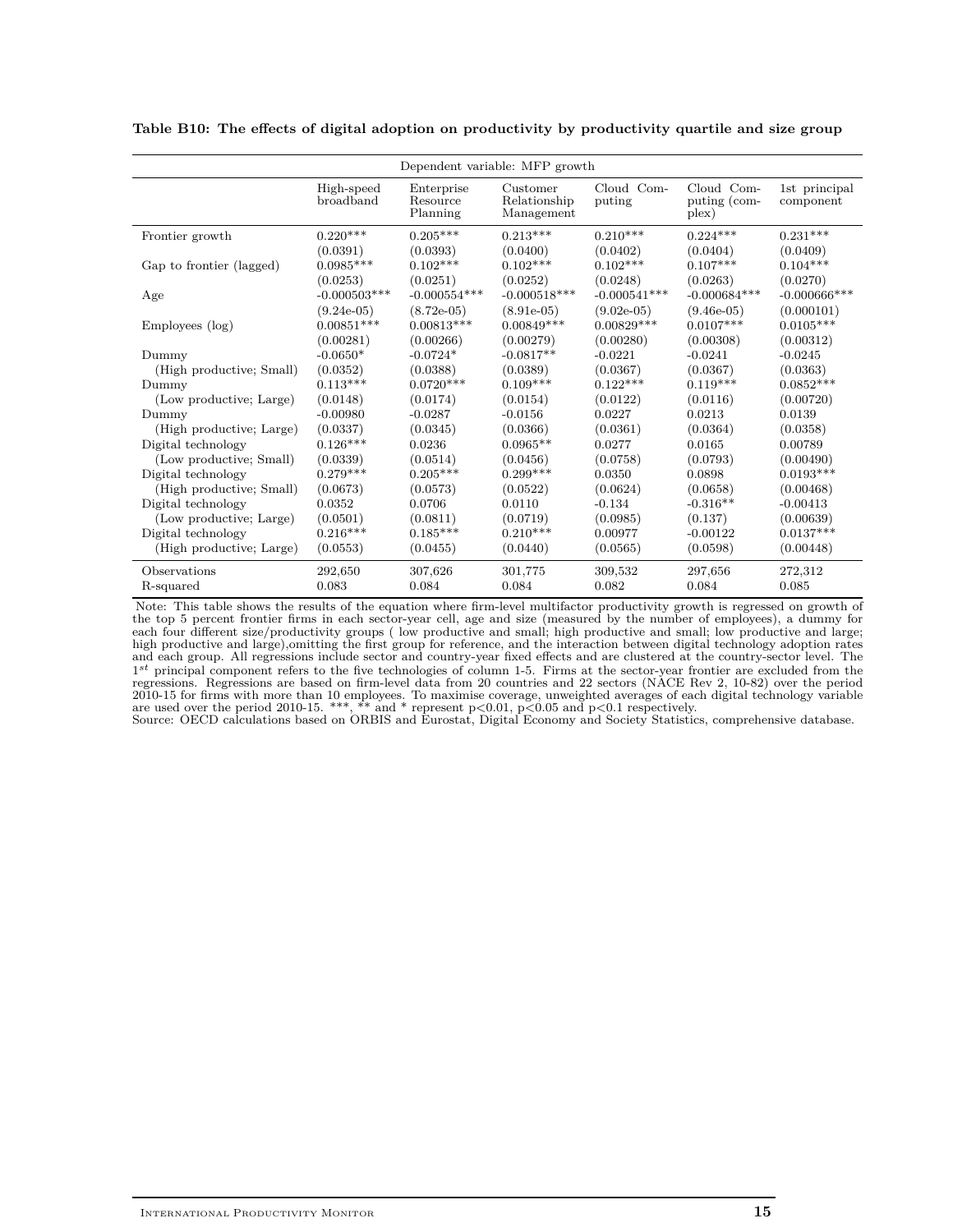|                                       |                                     |                                     | Dependent variable: MFP growth         |                                     |                                     |                                       |
|---------------------------------------|-------------------------------------|-------------------------------------|----------------------------------------|-------------------------------------|-------------------------------------|---------------------------------------|
|                                       | High-speed<br>broadband             | Enterprise<br>Resource<br>Planning  | Customer<br>Relationship<br>Management | Cloud Com-<br>puting                | Cloud Com-<br>puting (com-<br>plex) | 1st principal<br>component            |
| Frontier growth                       | $0.136***$                          | $0.115***$                          | $0.125***$                             | $0.117***$                          | $0.119***$                          | $0.125***$                            |
| Gap to frontier (lagged)              | (0.0366)<br>$0.0777***$<br>(0.0217) | (0.0372)<br>$0.0777***$<br>(0.0206) | (0.0366)<br>$0.0788***$<br>(0.0212)    | (0.0370)<br>$0.0788***$<br>(0.0209) | (0.0371)<br>$0.0795***$<br>(0.0211) | (0.0385)<br>$0.0770***$<br>(0.0216)   |
| Age                                   | $-0.000355***$                      | $-0.000374***$                      | $-0.000366$ ***                        | $-0.000371***$                      | $-0.000387***$                      | $-0.000386***$                        |
| Employees (log)                       | $(5.09e-05)$<br>$0.0207***$         | $(5.12e-05)$<br>$0.0200***$         | $(5.09e-05)$<br>$0.0208***$            | $(4.98e-05)$<br>$0.0201***$         | $(5.08e-05)$<br>$0.0205***$         | $(5.50e-05)$<br>$0.0212***$           |
| Digital (Quartile 1)                  | (0.00194)<br>$0.0969***$            | (0.00186)<br>$-0.0717$              | (0.00190)<br>$0.121**$                 | (0.00183)<br>$0.168**$              | (0.00191)<br>0.140                  | (0.00203)<br>0.00602                  |
| Digital (Quartile 2)                  | (0.0364)<br>$0.208***$<br>(0.0375)  | (0.0519)<br>0.0470<br>(0.0448)      | (0.0537)<br>$0.201***$<br>(0.0373)     | (0.0695)<br>$0.0839*$<br>(0.0464)   | (0.108)<br>0.0336<br>(0.0696)       | (0.00515)<br>$0.0144***$<br>(0.00407) |
| Digital (Quartile 3)                  | $0.208***$                          | 0.0433                              | $0.204***$                             | $0.0804*$                           | 0.0247                              | $0.0157***$                           |
| Digital (Quartile 4)                  | (0.0425)<br>$0.239***$<br>(0.0534)  | (0.0441)<br>0.0648<br>(0.0431)      | (0.0377)<br>$0.234***$<br>(0.0430)     | (0.0440)<br>$0.0961**$<br>(0.0471)  | (0.0660)<br>0.0519<br>(0.0724)      | (0.00391)<br>$0.0180***$<br>(0.00432) |
| Digital (Quartile 1)                  | $-0.269***$                         | $-0.153*$                           | $-0.213**$                             | $-0.307***$                         | $-0.581**$                          | $-0.00877$                            |
| X Occupation shortage                 | (0.0730)                            | (0.0870)                            | (0.0912)                               | (0.116)                             | (0.244)                             | (0.0141)                              |
| Digital (Quartile 2)                  | $-0.215***$                         | $-0.174***$                         | $-0.187***$                            | $-0.155***$                         | $-0.334***$                         | $-0.0210**$                           |
| X Occupation shortage                 | (0.0401)                            | (0.0424)                            | (0.0356)                               | (0.0443)                            | (0.0890)                            | (0.00815)                             |
| Digital (Quartile 3)                  | $-0.102**$                          | $-0.0461$                           | $-0.0451$                              | $-0.0327$                           | $-0.116$                            | $-0.0177***$                          |
| X Occupation shortage                 | (0.0404)                            | (0.0494)                            | (0.0481)                               | (0.0587)                            | (0.105)                             | (0.00660)                             |
| Digital (Quartile 4)                  | 0.0854                              | 0.0933                              | $0.122*$                               | $0.142*$                            | 0.239                               | $-0.0160$                             |
| X Occupation shortage<br>Observations | (0.0535)<br>1,067,412               | (0.0674)<br>1,102,176               | (0.0682)<br>1,088,798                  | (0.0794)<br>1,109,472               | (0.146)<br>1,110,981                | (0.0120)<br>1,042,252                 |
| R-squared                             | 0.063                               | 0.062                               | 0.062                                  | 0.061                               | 0.061                               | 0.061                                 |
|                                       |                                     |                                     |                                        |                                     |                                     |                                       |

#### **Table B11: Skill shortages disproportionately curb the returns from digitalisation in low productive firms**

Note: This table shows the results of the equation where firm-level multifactor productivity growth is regressed on growth of the top 5 percent frontier firms in each sector-year cell, age and size (measured by the number of employees), an interaction<br>between each productivity quartile and digital technologies, and the interaction between the lat Quartile 1 refers to the bottom of the distribution (i.e. low productive firms), quartile 4 to the top. All regressions include sector and country-year fixed effects and are clustered at the country-sector level. The 1*st* principal component refers to the five technologies of column 1-5. Firms at the sector-year frontier are excluded from the regressions. Regressions are based on firm-level data from 20 countries and 22 sectors (NACE Rev 2, 10-82) over the period 2010-15 for firms with more than 10 employees. To maximise coverage, unweighted averages of each digital technology variable are used over the period 2010-15. \*\*\*, \*\* and \* represent p*<*0.01, p*<*0.05 and p*<*0.1 respectively.

Source: OECD calculations based on ORBIS and Eurostat, Digital Economy and Society Statistics, comprehensive database.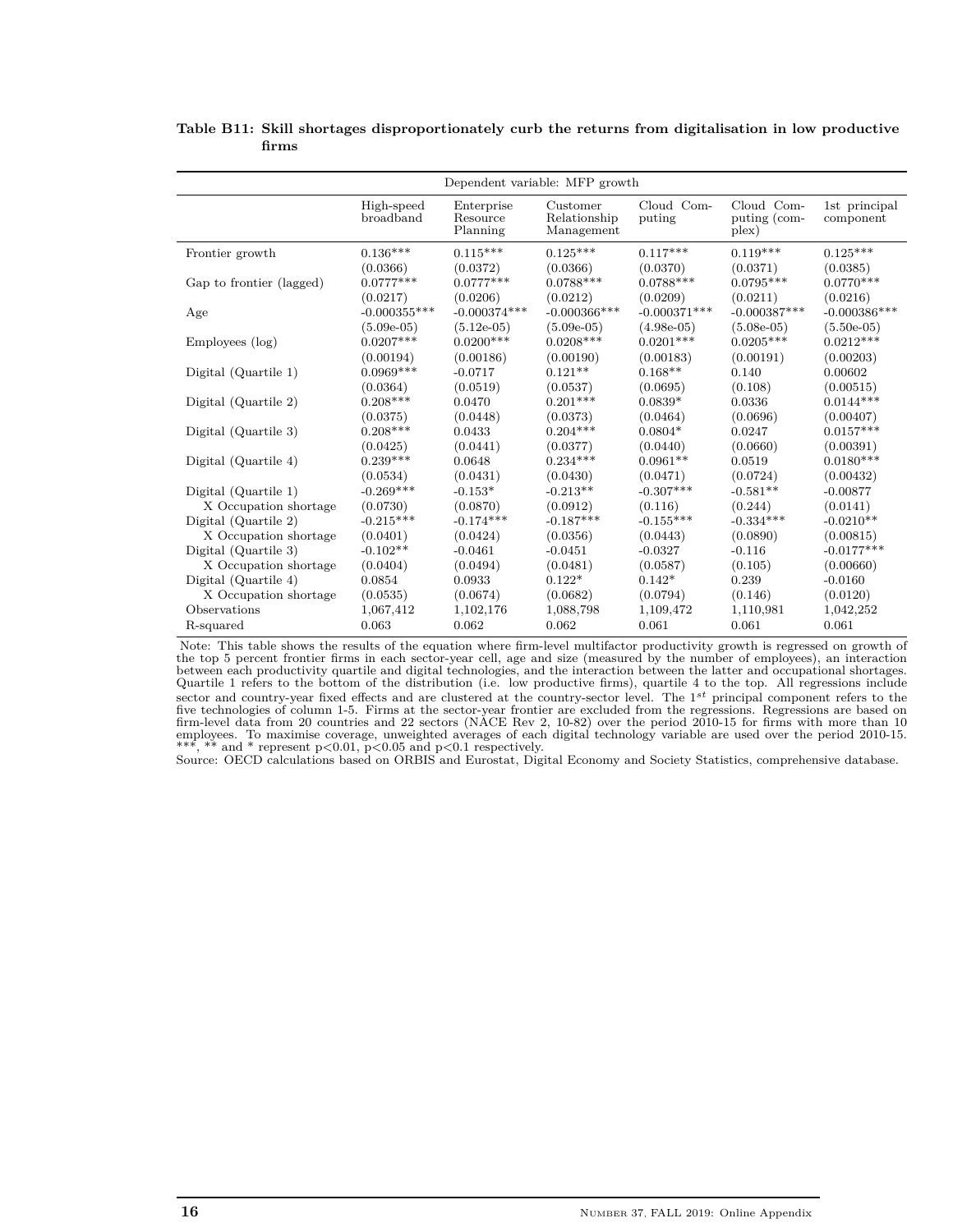Table C1: Literature review **Table C1: Literature review**

| Focus          | Author and<br>year                                                     | Title                                                                                                                                                              | Measure of ICT                                                                                                                                                                                                                       | Time                                                      | Country<br>cover-<br>age | Ġ<br>source<br>Main<br>data                                                                                                                                                    | Main finding                                                                                                                                                                                                                                                                                                                                                                                                                                                                                       |
|----------------|------------------------------------------------------------------------|--------------------------------------------------------------------------------------------------------------------------------------------------------------------|--------------------------------------------------------------------------------------------------------------------------------------------------------------------------------------------------------------------------------------|-----------------------------------------------------------|--------------------------|--------------------------------------------------------------------------------------------------------------------------------------------------------------------------------|----------------------------------------------------------------------------------------------------------------------------------------------------------------------------------------------------------------------------------------------------------------------------------------------------------------------------------------------------------------------------------------------------------------------------------------------------------------------------------------------------|
| studies<br>US- | (Brynjolffson,<br>1996)                                                | Evidence on the Returns to<br>Firm-level<br>Information Systems Spend-<br>Paradox Lost?<br>$\mathop{\mathrm{ing}}\nolimits$                                        | ormation System Staff<br>Computer Capital; In-                                                                                                                                                                                       | 1987-                                                     | United<br>States         | $\begin{array}{c} \text{Data} \\ \text{(IDG)} \end{array}$<br>data;<br>$\sup$<br>spending;<br>international<br>level<br>Compustat.<br>E<br>Group<br>annual<br>Firm<br>$\sigma$ | IT capital and labour are significantly related to output, and their marginal products are larger than their non-IT counterparts. (Black, 2001)                                                                                                                                                                                                                                                                                                                                                    |
| studies<br>Š   | Hitt,<br><b>Brynjolfsson</b><br>2000)<br>and                           | Productivity:<br>Computing Produ<br>Firm-Level Evidence,                                                                                                           | Computer equipment                                                                                                                                                                                                                   | 1987-<br>1994:                                            | United<br>States         | InfoCorp<br>data;<br>Intel-<br>(CII), Compustat.<br>Firm-level<br>Computer<br>ligence                                                                                          | ductivity and output growth in the short run $(1$<br>year lag), but the contribution is five times larger<br>$\overline{\text{IT}}$ capital makes a significant contribution to pro-<br>in the long run (5-7 years lag).                                                                                                                                                                                                                                                                           |
| studies<br>ģ   | (Black, 2001)                                                          | How to Compete. The impact of Workplace Practices<br>and Information Technology<br>on Productivity                                                                 | Share of workers using<br>computers                                                                                                                                                                                                  | 1987-<br>1993                                             | United<br>States         | Research Database<br>data;<br>Bureau of the Cen-<br>sus' Longitudinal<br>Plant-level<br>(LRD)<br>sus'                                                                          | workers using computers, the higher plant pro-<br>The greater the proportion of non-managerial<br>ductivity.                                                                                                                                                                                                                                                                                                                                                                                       |
| studies<br>ğŪ  | Reck,<br>Lippincott<br>Hunton,<br>2003)<br>and                         | Enterprise resource planning<br>systems: comparing firm per-<br>and<br>adopters<br><sup>o</sup> f<br>non-adopters<br>formance                                      | Resource<br>Enterprise R<br>Planning (ERP)                                                                                                                                                                                           | 1990-<br>1998                                             | United<br>States         | data;<br>Hayes<br>Compustat;<br>Firm-level<br>DC,                                                                                                                              | Return on assets (ROA), return on investment<br>(ROI), and asset turnover (ATO) were significantly better over a 3-year period for adopters,<br>as compared to nonadopters.                                                                                                                                                                                                                                                                                                                        |
| studies<br>US- | (Nicolau,<br>2005)                                                     | Organizational performance<br>effects of ERP systems us-<br>systems us-<br>The impact of post-<br>implementation changes<br>age:                                   | Resource<br>Enterprise R<br>Planning (ERP)                                                                                                                                                                                           | 2004                                                      | United<br>States         | data;<br>Lexis/Nexis<br>Firm-level<br>database                                                                                                                                 | use of such systems. Specific findings indicate that ERP-adopting firms, which initiate early enhancements in the form of either add-ons or<br>fect subsequent use of and success from the<br>nea of such systems. Spooffer findings indicate<br>Subsequent changes in ERP systems often help resolve or surface implementation issues that af-<br>upgrades, may enjoy superior differential finan-<br>$ci$ alperformance in comparison to other ERP-<br>adopting firms' differential performance. |
| studies<br>Ë   | jolfsson and<br>Wu, 2006)<br>Bryn-<br>$(\text{Aral},$                  | öľ<br>Productivity? $\overrightarrow{V}$ intuitions Cy-<br>cle of Investment and Use in<br>Enterprise Systems"<br>"Which Came First, IT                            | Systens<br>Resource<br>Planning (ERP), Cus-<br>comer Relationship<br>Chain<br>Systems<br>(CRM), Supply<br>Management<br>$\frac{\text{Mangement}}{\text{SCM}}$<br>Enterprise                                                          | 1998-<br>2005;                                            | United<br>States         | data;<br>HCM vendor data;<br>Computat<br>Firm-level                                                                                                                            | Firms that successfully implement $IT$ , react by<br>investing in more $IT$ . Our work suggests replacing<br>back loop conceptualization in which successful<br>either-or views of causality with a positive feed-<br>IT investments initiate a virtuous cycle of invest-<br>ment and gain                                                                                                                                                                                                         |
| studies<br>ģ   | Ich-<br>niowski and<br>Shaw, 2007)<br>(Bartel,                         | nology Affect Productivity?<br>Plant-Level Comparisons of-<br>Product Innovation, Process<br>Worker<br>How Does Information Tech-<br>and<br>Improvement,<br>Skills | T equipment various<br>num-<br>ber of computer numer-<br>controlled ma-<br>neasures, e.g.<br>chines)<br>ically                                                                                                                       | 1999-<br>2003                                             | United<br>States         | survey<br>valve-making<br>Specific<br>plants<br>$\sin$                                                                                                                         | all stages of the production process by reducing setup times, run times, and inspection times.<br>Adoption of new IT-enhanced capital equipment coincides with increases in the skill require-<br>New IT investments improve the efficiency of<br>ments of machine operators, notably technical<br>and problem-solving skills, and with the adoption of new human resource practices to support<br>these skills.                                                                                   |
| studies<br>ģ   | and<br>Bryn-<br>$\frac{\text{jolfsson}}{\text{Wu}, 2012}$<br>Aral,     | ties:Human Resource Analyt-<br>Complementari-<br>ics, Performance Pay, and In-<br>formationTechnology<br>Three-Way                                                 | Management Systens<br>(CRM), Supply Chain<br>Resource<br>Relationship<br>Systems<br>Planning (ERP), Cus-<br>$\mathrm{Mana}$ gement $\mathrm{SSCM}$ ).<br>Enterprise<br>tomer                                                         | 1995-<br>2002;                                            | United<br>States         | data;<br>data;<br>HCM vendor<br>Compustat<br>Firm-level                                                                                                                        | ductivity premium when it is implemented as<br>is associated with a disproportionately large pro-<br>Human Capital Management software adoption<br>asystem of organizational incentives, but has lit-<br>tle or no benefit when adopted in isolation                                                                                                                                                                                                                                               |
| studies<br>ģ   | $\begin{array}{c} \text{(Acmoglu} \\ \text{et al., 2014)} \end{array}$ | Return of the Solow Paradox? IT, Productivity, and Employment in U.S. Manu-<br>facturing                                                                           | T intensity as $(1)$ the<br>litures; and (2) usage<br>${\small \begin{tabular}{ll} ratio & of & sector & com-\\ outer & (IT) expenditures \\ \end{tabular}}$<br>o total capital expen-<br>of a set of manufactur-<br>ng technologies | 1977,<br>1982,<br>1987,<br>2002,<br>2007;<br>1992.<br>and | United<br>States         | $_{\rm{ord}}^{\rm{ad}}$<br>data;<br>$\overline{B}u$<br>Technology (SMT)<br>Manufacturing<br>Survey<br>Census<br>1988<br>Plant-level<br>reau's<br>1993<br>$\overline{50}$       | IT has no effect on output per worker on the manufacturing sector outside the computer-producing<br>sector.                                                                                                                                                                                                                                                                                                                                                                                        |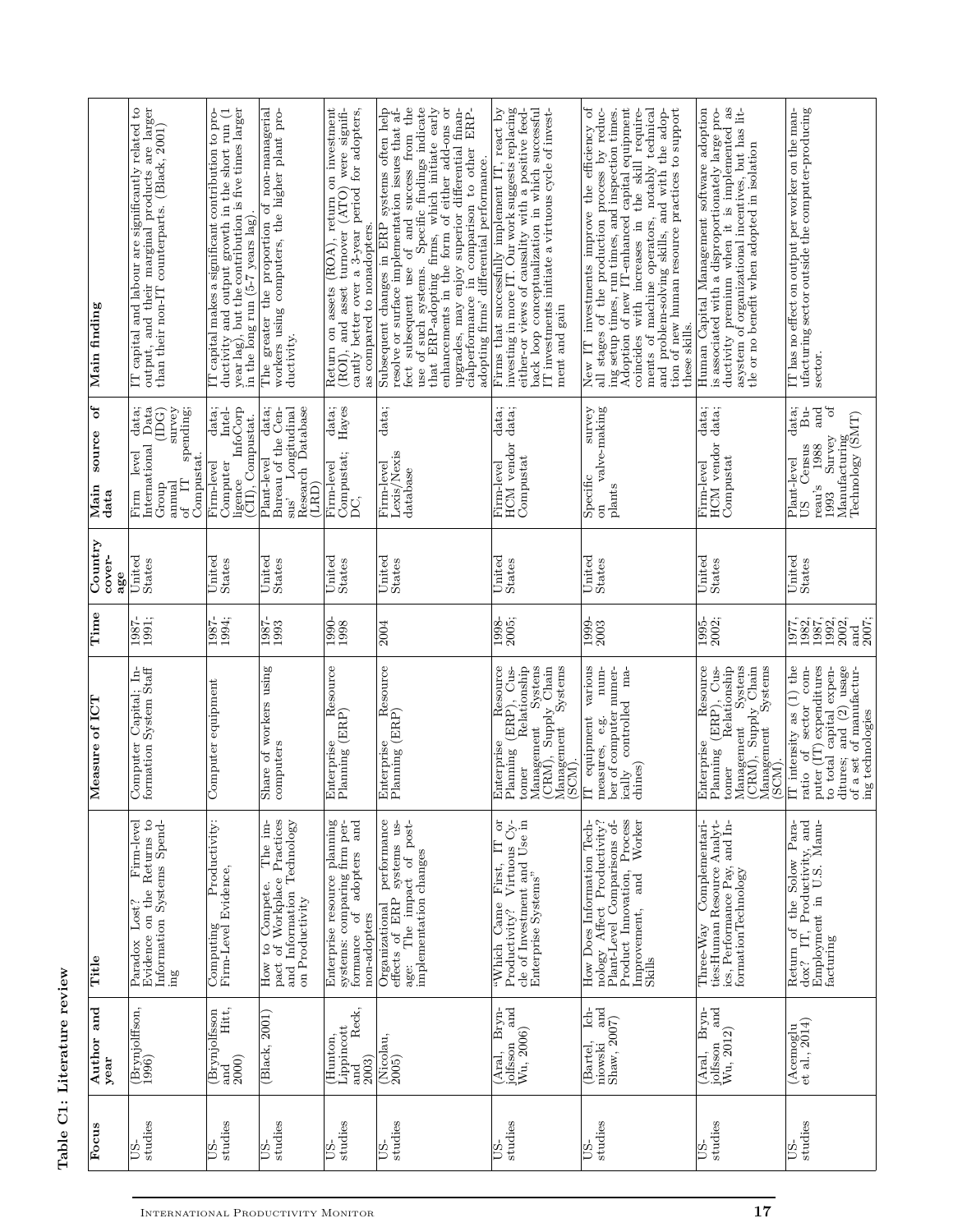| j<br>í<br>j<br>I                        |
|-----------------------------------------|
| --------------<br>ı                     |
| l<br>l<br>$\overline{1}$<br>؛<br>ı<br>l |
| ١<br>ł<br>j                             |

| Main finding                  | US manufacturing sector, dispersion in IT expenditures per employee explains around $8\%$ of the<br>productivity dispersion, while management quality explains around 17% of the spread in TFP. | has enabled firms to more rapidly replicate im-<br>proved business processes throughout an organization, thereby increasing productivity, market share and market value.<br>Using case studies, the authors illustrate how IT                                                          | a smaller fraction of workers in production who<br>receive higher wages. These establishments also<br>have higher labor productivity and experience<br>larger long-term labor share declines.<br>duction labor share and higher capital share, and<br>More automated establishments have lower pro- | tween the United States and the United Kingdom from 1995 onwards can be explained by a combi-<br>organisational capital and ICTs, and in particular<br>Difference in total factor productivity (TFP) be-<br>nation of unmeasured investments in (intangible)<br>the innovation these investments induce. | $\texttt{particular},$ regulations' affecting labour market practices have impeded the adoption of informa-<br>tion technologies and have slowed productivity<br>$\Xi$<br>Burdensome regulatory environments and,<br>growth in a number of industrial countries. | The relationship between ICT investments and<br>productivity is U-shaped, whereby the initial<br>adoption phase is followed by a period of exper-<br>imentation during which ICT and productivity<br>are negatively related. However, complementary<br>investments eventually lead to gains from ICT in<br>line with its marginal costs. | edge economy in Europe compared with the United States, partly due to lower growth con-<br>$is$ at-<br>tributable to the slower emergence of the knowl-<br>European productivity slowdown<br>tribution from ICT investments.<br>The | US firms' IT-related productivity advantages are<br>primarlily due to their "tougher" management<br>practices. | Owing to the on-going advances in ICT, much<br>growth is technologically feasible, but a<br>considerable amount of churn and reallocation<br>across firms in the market sector is needed.<br>higher |
|-------------------------------|-------------------------------------------------------------------------------------------------------------------------------------------------------------------------------------------------|----------------------------------------------------------------------------------------------------------------------------------------------------------------------------------------------------------------------------------------------------------------------------------------|-----------------------------------------------------------------------------------------------------------------------------------------------------------------------------------------------------------------------------------------------------------------------------------------------------|----------------------------------------------------------------------------------------------------------------------------------------------------------------------------------------------------------------------------------------------------------------------------------------------------------|------------------------------------------------------------------------------------------------------------------------------------------------------------------------------------------------------------------------------------------------------------------|------------------------------------------------------------------------------------------------------------------------------------------------------------------------------------------------------------------------------------------------------------------------------------------------------------------------------------------|-------------------------------------------------------------------------------------------------------------------------------------------------------------------------------------------------------------------------------------|----------------------------------------------------------------------------------------------------------------|-----------------------------------------------------------------------------------------------------------------------------------------------------------------------------------------------------|
| Main source of<br>$\rm{data}$ | data;<br>å<br>reau's Management<br>Practices Survey;<br>Business R&D and<br>and Organizational<br>Innovation Survey<br>Census<br>Plant-level<br><b>SQ</b>                                       | $\begin{array}{ll} \text{data} & (\text{TFP}); \quad \text{Bu-} \\ \text{reau} & \text{of} \quad \text{Economic} \\ \text{Analysis's} & (\text{BEA}) \end{array}$<br><b>Wealth</b><br>firm-level<br>Compus-<br>Ë<br>Sector-level<br>"Tangible<br>$Survey$ <sup>3</sup> ;<br>and<br>tat | $Bu-$<br>$\sin$<br>data;<br>Technology 1991.<br>Survey<br>Census<br>$M$ anufacturing<br>Plant-level<br>reau's<br>U.S.                                                                                                                                                                               | reau of Labour<br>Statistics; Bank of<br>$Bu-$<br>Sector-level<br>England                                                                                                                                                                                                                                | Country-level;<br>OECD STAN                                                                                                                                                                                                                                      | $60$ Sector Database<br>of the Groningen<br><i>i.e.the</i><br>Groningen<br>and $De-$<br>Centre<br>Sector-level; pre-<br>EU<br>KLEMS<br>velopment<br>(GGDC)<br>Growth<br>dataset                                                                                                                                                          | data: EU KLEMS<br>Country-level<br>database                                                                                                                                                                                         | UK Census Bureau;<br>CEP Management<br>data:<br>Harte-<br>HanksIT panel<br>Firm-level<br>Survey;               | $\overline{A}$ .                                                                                                                                                                                    |
| Country<br>cover-<br>age      | United<br><b>States</b>                                                                                                                                                                         | United<br>States                                                                                                                                                                                                                                                                       | United<br>States                                                                                                                                                                                                                                                                                    | Kingdom<br>$_{\rm United}$<br>States;<br>United                                                                                                                                                                                                                                                          | $\dot{a}$<br>countries<br>$d$ ustrial<br>$\frac{3}{2}$                                                                                                                                                                                                           | Germany,<br>Nether-<br>France,<br>United<br>$_{\rm United}$<br>States<br>lands,<br>King-<br>dom,                                                                                                                                                                                                                                         | $U$ nited<br>States<br>同,<br>回                                                                                                                                                                                                      | the<br>Germany,<br>Portugal,<br>(France,<br>Poland,<br>Sweden<br>Italy,<br>ÚX)<br>and<br>n<br>E                | EU coun-<br>tries                                                                                                                                                                                   |
| Time                          | 2005-<br>2010                                                                                                                                                                                   | 1987-<br>2006                                                                                                                                                                                                                                                                          | 1991                                                                                                                                                                                                                                                                                                | 1995-<br>2000                                                                                                                                                                                                                                                                                            | 1999<br>1992<br>$\overline{c}$                                                                                                                                                                                                                                   | $\frac{2001}{2004}$                                                                                                                                                                                                                                                                                                                      | $\frac{1995}{2004}$                                                                                                                                                                                                                 | 1999-<br>2006                                                                                                  | N.A.,                                                                                                                                                                                               |
| Measure of ICT                | T investment (in com-<br>puters) per employee                                                                                                                                                   | comprising<br>hardware<br>capital<br>computer<br>software                                                                                                                                                                                                                              | pendenceof operations<br>n technology, as well<br>is about past and fu-<br>Jurrent and future de-<br>ture investment in tech-<br>nology.                                                                                                                                                            | IT capital stock (com-<br>software, com-<br>munication equipment)<br>puter,                                                                                                                                                                                                                              | ratio of IT expenditures to GDP                                                                                                                                                                                                                                  | Catching up or getting<br>stuck? Europe's troubles to exploit $\text{ICT's}\atop \text{productivity}\text{potential}$                                                                                                                                                                                                                    | $\overline{\text{CT}}$ capital                                                                                                                                                                                                      | per<br>laptop<br>and<br>worker<br>$\overline{P}$                                                               | X.A.                                                                                                                                                                                                |
| Title                         | $\Xi$<br>What Drives Differences<br>Management?                                                                                                                                                 | Scale Without Mass: Business Process Replication and<br>Sector Dynamics                                                                                                                                                                                                                | $\begin{tabular}{ll} \bf{Automation,} & \tt{Iabor~Share}, \\ \bf{and~Productivity:Plant-Level} \\ \bf{Evidence~from~U.S.~Mamufac} \end{tabular}$<br>turing                                                                                                                                          | The Case of Missing Produc-<br>tivity Growth                                                                                                                                                                                                                                                             | the<br>International comparisons of<br>ogy and regulatory practices\$<br>productivity growth: the<br>role of information technol-                                                                                                                                | Catching up or getting stuck?<br>Europe's troubles to exploit<br>ICT's productivity potential                                                                                                                                                                                                                                            | tween Europe and the United<br>States: Trends and Causes<br><u>ل</u> ى<br>Productivity Gap<br>The                                                                                                                                   | American do IT better: US<br>Multinationals and the Pro-<br>ductivity Miracle"                                 | ICT, Reallocation and Pro-<br>ductivity                                                                                                                                                             |
| Author and<br>year            | $\begin{array}{c} {\rm (Bloom,} \\ 2017) \end{array}$                                                                                                                                           | $(\mbox{Brynjolfsson} \atop$ et al., 2008)                                                                                                                                                                                                                                             | (Dinlersoz,<br>2018)                                                                                                                                                                                                                                                                                | (Basu, 2003)                                                                                                                                                                                                                                                                                             | and<br>Marquez,<br>2004)<br>(Gust                                                                                                                                                                                                                                | Ark<br>Inklaar,<br>$\begin{array}{c} \text{(Van)}\\ \text{and}\\ \text{2006)} \end{array}$                                                                                                                                                                                                                                               | Ark,<br>$\binom{\text{Van}}{2008}$                                                                                                                                                                                                  | and<br>Reenen,<br>(Bloom,<br>Sadun<br>$\frac{V_{\rm{an}}}{2012}$                                               | $\frac{\text{(Bartelsman)}}{\text{2013}}$                                                                                                                                                           |
| Focus                         | studies<br>US-                                                                                                                                                                                  | studies<br>US-                                                                                                                                                                                                                                                                         | studies<br>US-                                                                                                                                                                                                                                                                                      | country<br>studies<br>Cross-                                                                                                                                                                                                                                                                             | $\begin{array}{c} \mbox{country} \\ \mbox{studies} \end{array}$<br>Cross                                                                                                                                                                                         | $\begin{array}{c} \text{country} \\ \text{studies} \end{array}$<br>Cross-                                                                                                                                                                                                                                                                | country<br>studies<br>Cross-                                                                                                                                                                                                        | country<br>studies<br>Cross-                                                                                   | $\begin{array}{c} \mbox{country} \\ \mbox{studies} \end{array}$<br>Cross-                                                                                                                           |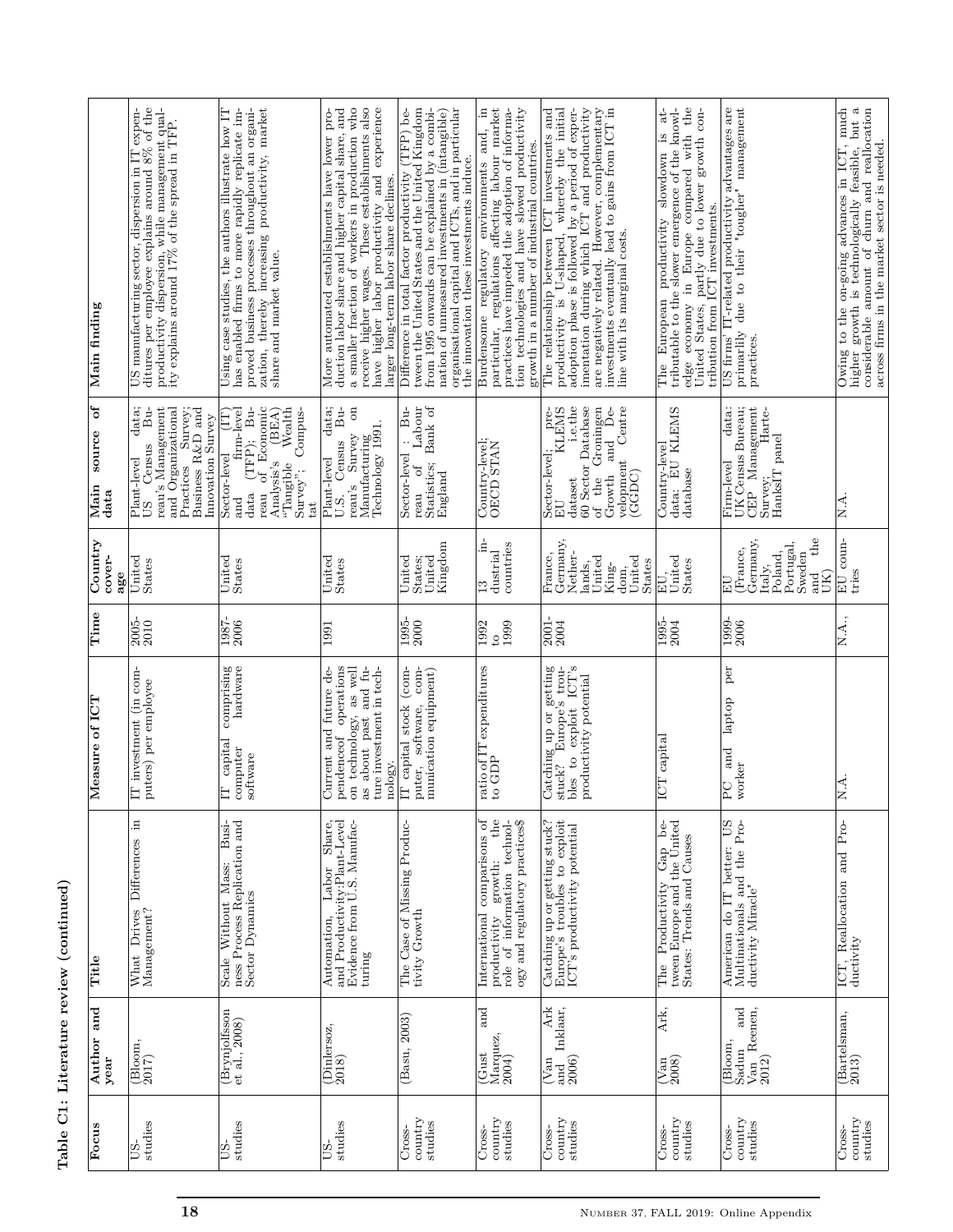Table C1: Literature review (continued) **Table C1: Literature review (continued)**

| Main finding                | Services (resp. manufacturing) firms in ten (resp. eight) out of 14 countries exhibit a significant<br>relationship between broadband employees and<br>labour productivity. | tribute to bridge the gap between the most<br>$em-$<br>$con-$<br>favoured and the disadvantaged parts of the pop-<br>Digitalisation may drive productivity and $\mathbf{p}$ dyment growth. Inclusive policies may<br>ulation | rather than productive externalities were at the core of the US (and to some extent EU) TFP<br>accumulation<br>capital<br>Unmeasured intangible<br>growth in the mid '90s. | edge based capital. More specifically, their study shows that ICT intensive industries have better<br>productivity outcomes in countries that are more<br>KBC intensive, in particular with relative higher<br>The marginal impact of ICT capital is higher<br>when it is complemented with intangible knowl-<br>investments in organisational capital | ICT capital increases are an important channel to<br>increase sector level MFP when upstream sectors<br>are deregulated. | Innovative activity contributes to aggregate productivity even while the average effect at the firm<br>level is insignificant. Moreover, the combined use<br>of digital technologies leads to within-firm pro-<br>ductivity increases. | The ICT marginal product exceeds its user cost,<br>possibly due to the lack of complementary invest-<br>ment in human capital and the lack of a reorga-<br>nization of the workplace.                                                                                                             | the experience of firms with ERP, the higher their<br>overall performance, no evidence was found of a similar effect on business process (supply chain)<br>no significant performance differences were found<br>between ERPS adopters and non-adopters, either<br>at the business process level, or at the overall firm<br>level. While it could be confirmed that the longer<br>Except when both technologies were combined,<br>performance. | ICT investments positively and significantly af-<br>fect firms' technical efficiency. |
|-----------------------------|-----------------------------------------------------------------------------------------------------------------------------------------------------------------------------|------------------------------------------------------------------------------------------------------------------------------------------------------------------------------------------------------------------------------|----------------------------------------------------------------------------------------------------------------------------------------------------------------------------|--------------------------------------------------------------------------------------------------------------------------------------------------------------------------------------------------------------------------------------------------------------------------------------------------------------------------------------------------------|--------------------------------------------------------------------------------------------------------------------------|----------------------------------------------------------------------------------------------------------------------------------------------------------------------------------------------------------------------------------------|---------------------------------------------------------------------------------------------------------------------------------------------------------------------------------------------------------------------------------------------------------------------------------------------------|-----------------------------------------------------------------------------------------------------------------------------------------------------------------------------------------------------------------------------------------------------------------------------------------------------------------------------------------------------------------------------------------------------------------------------------------------|---------------------------------------------------------------------------------------|
| ð<br>source<br>Main<br>data | ESSLait Micro Mo-<br>ments Database                                                                                                                                         | European Digital-<br>Develop-<br>ment Index<br>ization                                                                                                                                                                       | data:<br>Sector-level<br>EU KLEMS                                                                                                                                          | SWETNDE                                                                                                                                                                                                                                                                                                                                                | OECD STAN; EU-<br><b>KLEMS</b>                                                                                           | ESSLait Micro Mo-<br>ments Database                                                                                                                                                                                                    | sulle<br>data:<br>Data<br>Mediocredito<br>(Company<br>Manifat-<br>(Survey<br>$\dot{\vec{p}}$<br>CADS);<br>$\text{SMF})$<br>ofManufactur-<br>'Centraledei<br>ing Firms,<br>Firm-level<br>'Indagine<br>Accounts<br>Centrale<br>Imprese<br>Service,<br>turiere'<br>lanci'<br>$\overline{\mathbf{S}}$ | data;<br>conducted<br>Australian<br><b>BusinessJournal</b><br>Firm level<br>by the $\frac{1}{2}$<br>$``\text{BRW}"$<br>Survey                                                                                                                                                                                                                                                                                                                 | Centrale<br>Medio-<br>survey<br>from<br>Firm-level<br>Capitalia<br>credito<br>data    |
| Country<br>cover-<br>age    | EU coun-<br>tries                                                                                                                                                           | EU coun-<br>tries                                                                                                                                                                                                            | and<br>SQ<br>CH                                                                                                                                                            | EU coun-<br>tries                                                                                                                                                                                                                                                                                                                                      | and<br><b>SCH</b>                                                                                                        | EU coun-<br>tries                                                                                                                                                                                                                      | Italy                                                                                                                                                                                                                                                                                             | Australia                                                                                                                                                                                                                                                                                                                                                                                                                                     | Italy                                                                                 |
| $\overline{\text{Time}}$    | $\frac{2004}{2009}$                                                                                                                                                         | 2004-<br>2008                                                                                                                                                                                                                | 1973-<br>2004                                                                                                                                                              | 1998-<br>2007                                                                                                                                                                                                                                                                                                                                          | 1987-<br>2007                                                                                                            | 2006-<br>2009;                                                                                                                                                                                                                         | 1995-                                                                                                                                                                                                                                                                                             | 2001                                                                                                                                                                                                                                                                                                                                                                                                                                          | 1995-<br>2003                                                                         |
| Measure of ICT              | ${\bf Broadband\mbox{-}enabled} \label{ex3}$ employees.                                                                                                                     | $\begin{array}{c} \mbox{Composite ICT indicate} \\ \mbox{tors} \end{array}$                                                                                                                                                  | ICT capital                                                                                                                                                                | $CT$ capital                                                                                                                                                                                                                                                                                                                                           | $\overline{\text{ICT}}$ capital                                                                                          | Resource<br>$\begin{tabular}{l} to mer \\ \hline Management \\ (CRM), Supply \\ (CRM), Supply \\ (Sch) \\ (SCM) \\ \end{tabular}$<br>), Cus-<br>(ERP)<br>hterprise<br>Enterprise<br>Planning (                                         | ICT capital stock                                                                                                                                                                                                                                                                                 | ERP and SCM                                                                                                                                                                                                                                                                                                                                                                                                                                   | ICT investments                                                                       |
| Title                       | Net on linking of microdata<br>to analyse ICT impact.<br>And Marketing Indians of LCT: Final report of the ESS-<br>Nature<br>The Multifaceted                               | The economic impact of digital technologies in Europe                                                                                                                                                                        | intangible<br>ICT use and total factor pro-<br>capital or productive exter-<br>ductivity growth:<br>nalities                                                               | E<br>and Productivity Growth<br>Spillovers,<br>Knowledge                                                                                                                                                                                                                                                                                               | Market<br>Upstream Product Market<br>Regulations, ICT, R&D and<br>Productivity                                           | a cross-country<br>micro moments database<br><b>CDM</b> using                                                                                                                                                                          | Barriers to investment in ICT                                                                                                                                                                                                                                                                     | The impact of ERP systems<br>on firm and business process<br>performance                                                                                                                                                                                                                                                                                                                                                                      | Technical efficiency and ICT<br>investment in Italian manu-<br>facturing firms        |
| Author and<br>year          | $\begin{array}{c} \text{(Hagsten} \\ \text{et al., 2013)} \end{array}$                                                                                                      | (Evangelista,<br>Guerrieri and<br>Meliciani,<br>2014)                                                                                                                                                                        | (Acharya, 2016)                                                                                                                                                            | and<br>Jona-Lasinio,<br>2017)<br>(Corrado,<br>Haskel                                                                                                                                                                                                                                                                                                   | (Cette, Lopez<br>and Mairesse,<br>2017)                                                                                  | Van Leeuwen<br>Polder,<br>(Bartelsman,<br>2017)<br>and                                                                                                                                                                                 | $\begin{array}{c} \hbox{(Bigamelli} \\ \hbox{and} \quad \hbox{Pagano}, \\ 2004) \end{array}$                                                                                                                                                                                                      | et al., 2006)<br>(Wieder                                                                                                                                                                                                                                                                                                                                                                                                                      | (Castiglione,<br>2012)                                                                |
| Focus                       | country<br>studies<br>Cross-                                                                                                                                                | $\operatorname{country}$<br>studies<br>Cross-                                                                                                                                                                                | country<br>studies<br>Cross-                                                                                                                                               | country<br>studies<br>Cross-                                                                                                                                                                                                                                                                                                                           | country<br>studies<br>Cross-                                                                                             | country<br>studies<br>Cross-                                                                                                                                                                                                           | Non-US<br>studies                                                                                                                                                                                                                                                                                 | Non-US<br>studies                                                                                                                                                                                                                                                                                                                                                                                                                             | Non-US<br>studies                                                                     |